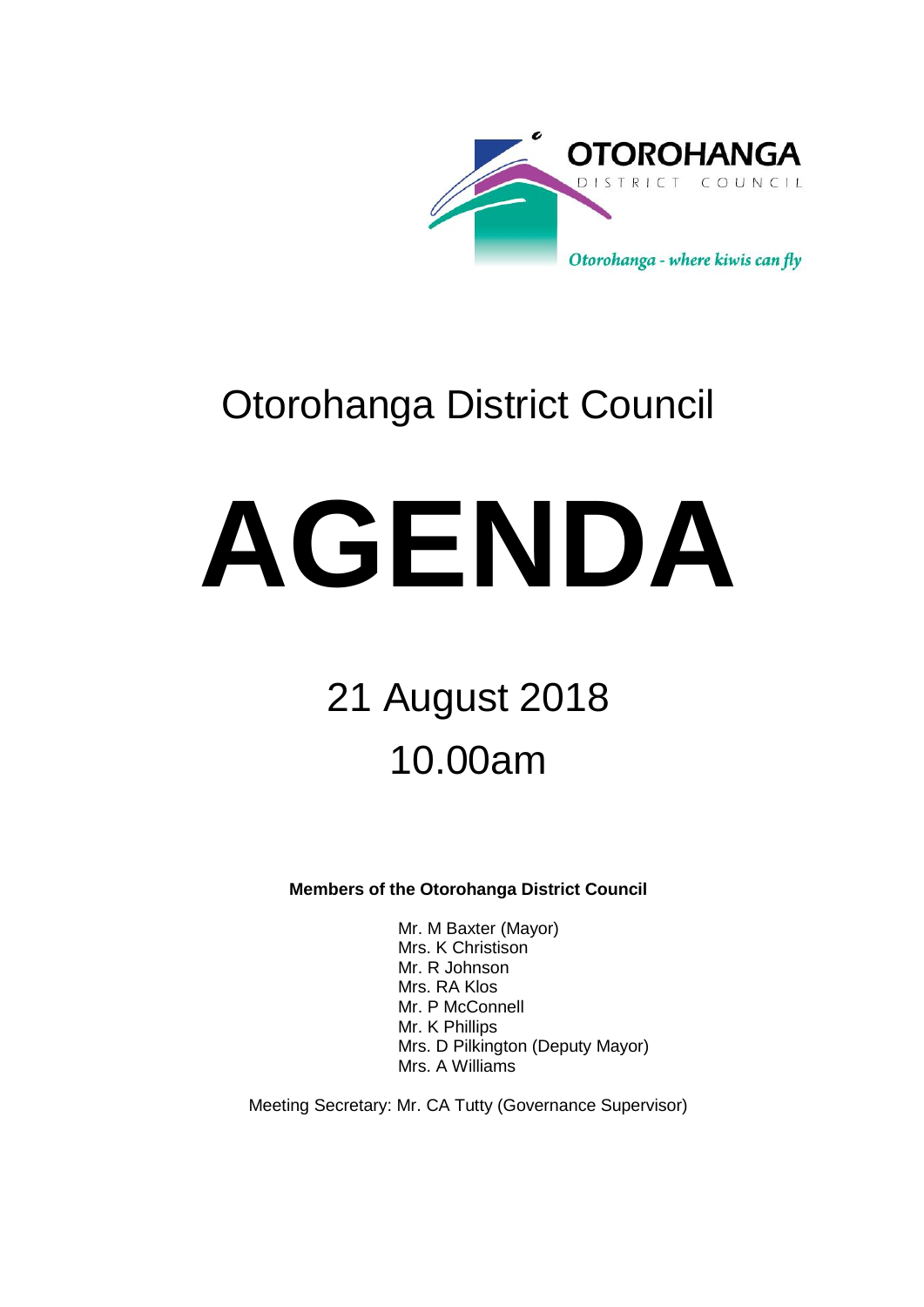#### **OTOROHANGA DISTRICT COUNCIL**

21 August 2018

Notice is hereby given that an Ordinary meeting of the Otorohanga District Council will be held in the Council Chambers, 17 Maniapoto Street, Otorohanga on Tuesday 21 August 2018 commencing at 10am.

14 August 2018

**DC Clibbery CHIEF EXECUTIVE**

**AGENDA**

**ORDER OF BUSINESS:**

**PRESENT**

**ITEM PRECIS PAGE**

**IN ATTENDANCE**

**APOLOGIES**

**OPENING PRAYER**

**PUBLIC FORUM (UP TO 30 MINUTES)** 

**ITEMS TO BE CONSIDERED IN GENERAL BUSINESS**

**CONFIRMATION OF MINUTES – OTOROHANGA DISTRICT COUNCIL – 24 JULY 2018 RECEIVE & CONFIRMATION OF MINUTES – OTOROHANGA COMMUNITY BOARD – 14 JUNE 2018 CONFIRMATION OF MINUTES – OTOROHANGA COMMUNITY BOARD – 12 JULY 2018 CONFIRMATION OF MINUTES – KAWHIA COMMUNITY BOARD – 8 JUNE 2018**

**MATTERS ARISING DECLARATION OF CONFLICTS OF INTEREST** 

#### **REPORTS**

| <b>ITEM 280</b> | <b>MAORI ROADWAY OFF OTEWA ROAD</b>                                                                     |    |
|-----------------|---------------------------------------------------------------------------------------------------------|----|
| <b>ITEM 281</b> | <b>ENVIRONMENTAL HEALTH OFFICER/LIQUOR LICENSING INSPECTOR'S</b><br><b>REPORT FOR APRIL - JUNE 2018</b> | 11 |
| <b>ITEM 282</b> | CIVIL DEFENCE AND EMERGENCY REPORT FOR APRIL - JUNE 2018                                                | 14 |
| <b>ITEM 283</b> | <b>ROUTINE ENGINEERING REPORT - MAY TO JULY 2018</b>                                                    | 19 |
| <b>ITEM 284</b> | <b>MATTERS REFERRED - 24 JULY 2018</b>                                                                  | 24 |
| <b>GENERAL</b>  |                                                                                                         | 24 |
|                 |                                                                                                         |    |
| <b>ITEM 285</b> | <b>MOTION TO EXCLUDE THE PUBLIC</b>                                                                     | 25 |

#### **REPORTS**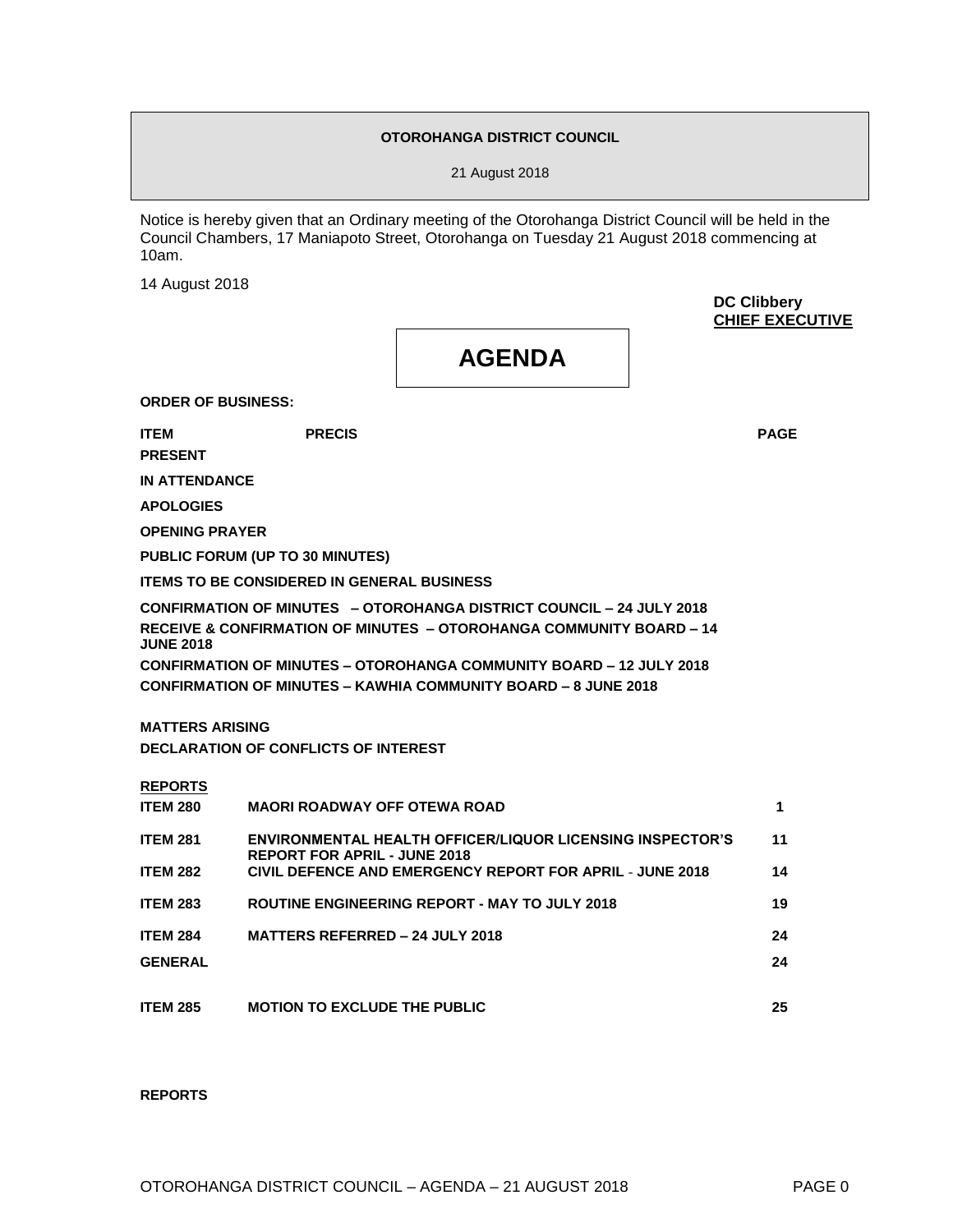| <b>ITEM 280</b> | <b>MAORI ROADWAY OFF OTEWA ROAD</b>                                |
|-----------------|--------------------------------------------------------------------|
| To:             | <b>Mayor and Councillors</b><br><b>Otorohanga District Council</b> |
| From:           | <b>Land Management Officer</b>                                     |
| Date:           | <b>21 August 2018</b>                                              |

#### **Relevant Community Outcomes**

- Ensure services and facilities meet the needs of the community
- Provide for the unique history and culture of the district

#### **Executive Summary**

A commitment from Council to the maintenance of the Maori roadway off Otewa Road is proposed. For Council to complete annual maintenance of the roadway acknowledging that Council and Council's invitees are the main commercial users of the road and therefore should be responsible for a larger portion of the road maintenance. For Council also to make available a stock pile of metal for the other land owners off the Maori roadway so they can manage minor maintenance of the road such as filling potholes in between Council's annual maintenance programme.

#### **Staff Recommendation**

- 1. That Council commits to an annual road maintenance regime of the Maori roadway off Otewa Road to include an annual grading and replenishment of road metal as required.
- 2. That Council commits to leaving a stock pile of metal available to the other landowners to undergo minor maintenance such as potholes throughout the remainder of the year as required.

#### **Background**

In April 2017 Council and Waikato Regional Council were issued with a trespass notice, preventing them from accessing the Council controlled land and river side area opposite the weir. The notice was issued by Linda Nichols but it was understood to be on behalf of some of the landowners and iwi members occupying land off the Maori roadway. The issuers expressed concern over damage caused by heavy trucks carrying out logs as a result of the Willow eradication and the Rerenoa River Restoration Project, a project that some of their iwi were themselves involved with. The issuers and supporters of the trespass notice against Council and WRC believed that not only had the trucks caused damage to the roadway but that they were also concerned with some safety aspects of the trucks using the roadway and their liability should an incident occur.

Council and their invitees along with one of the other non-Maori landowners were denied access by way of a new locked gate being installed. This had a significant impact on Council operations with Parks staff no longer being able to access the green waste site and being left with no notice to source an alternative suitable site.

The trespass notice placed on Council and WRC resulted in tension between some of the iwi landowners as not all of them agreed this should have occurred and not many of them had been consulted before the notice was issued. Some iwi members who had long established and positive relationships with Council were fearful that the situation may impact on their relationship with us.

Subsequently agreement could not be reached between iwi members as to who had legal ownership and of use of the roadway and who was responsible for maintenance and safety of road users. Two of the iwi members, Michaela Rangitaawa-Schofield and Bill Harris therefore made an application to the Maori Land Court seeking clarification on these matters.

#### **Report Discussion**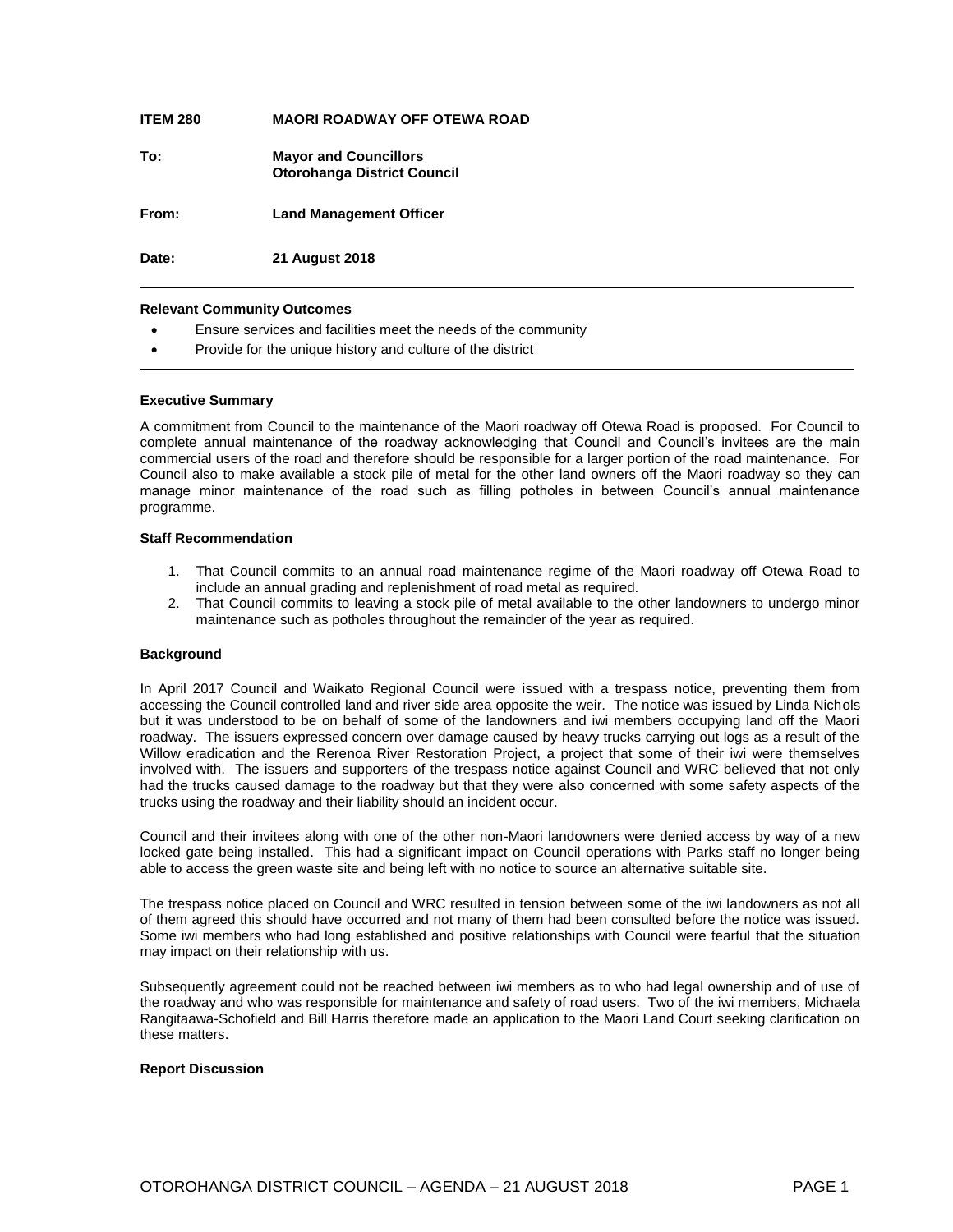On 14 February 2018 and upon invitation from the Maori Land Court, Council's Land Management Officer and Roading Asset Manager attended a hearing at the Maori Land Court in Hamilton on matters relating to the Maori roadway off 83 Otewa Road, Otorohanga, on behalf of Council as an interested party.

The application was made to the Maori Land Court (further referred to in this report as the Court) by Michaela Rangitaawa-Schofield and Bill Harris, seeking clarification from the Court as to matters of ownership, use and maintenance of the Maori roadway.

Lyndsay Wilson was appointed by the Court to clarify the underlying land status of the road which was confirmed as Maori land, however it was inconclusive whether legal interest in the roadway had been transferred out of Maori ownership through historic land transactions. Regardless of this the Judge confirmed that all owners of land, with access off the roadway, along with their invitees had legal right of access and use of the roadway – along with a shared responsibility for maintaining it. This also included Council as landowners and WRC as invitees of Crown in relation to the management of the river control reserve land.

An email exchange between an iwi representative and the Court Deputy Registrar on behalf of the Judge, copied to other working group representatives, further clarified ownership and right of use of roadway.

After an extensive hearing with all parties including Council staff being given the opportunity for contributing to the discussion, Judge Milroy ordered that a working group be established to address a number of issues relating to the roadway and its use. Judge Milroy subsequently appointed 7 iwi representatives along with Council's representative (the Council Land Management Officer) and delegated the task of facilitating the working group meetings to the Council.

The Judge proceeded to lay out the matters to be addressed in the discussions of the working group, which were;

- a) Maintenance of road and repair of particular damage that might be caused by council operations which require use of the road;
- b) Varying of the roadline to provide reasonable and practical access to the urupa, including council taking steps to obtain consent of the underlying owner and lessees of land surrounding the urupa, if not already obtained;
- c) Definition of users of the road and agreed uses of the road and limitations on users and uses (ie. who may use the road as a matter of course and for what purposes. Other users and uses would require consent of the owners);
- d) Offer back of council–owned/managed land if in future council or the Crown seeks to sell the land;
- e) Clarification as to health and safety liability and indemnity to owners if use of the roadway by council or council-authorised workers/contractors leads to an accident on the road;
- f) Council to facilitate discussion between the organisation that erected the cross near the urupa and the owners;
- g) Other issues ancillary to the above and to the future maintenance and protection of the roadway and the interests of the owners in it.

The Judge requested that Council report to the Court on progress made on these matters with the Council Land Management Officer doing so by submitting a Memorandum to the Court on 22 June 2018. The Memorandum included a commitment from Council to the iwi members of the working group representing the other land owners, to complete annual maintenance of the roadway acknowledging that Council and Council's invitees are the main commercial users of the road and therefore should be responsible for a larger portion of the maintenance. It was also agreed in the working group meetings that the other land owners off the Maori roadway would contribute to the ongoing minor maintenance of the road such as filling potholes, with Council leaving them a stock pile of gravel each year to make available for the minor repairs.

Refer **Appendix A** – Memorandum to the Maori Land Court from Council Land Management Officer on behalf of Council.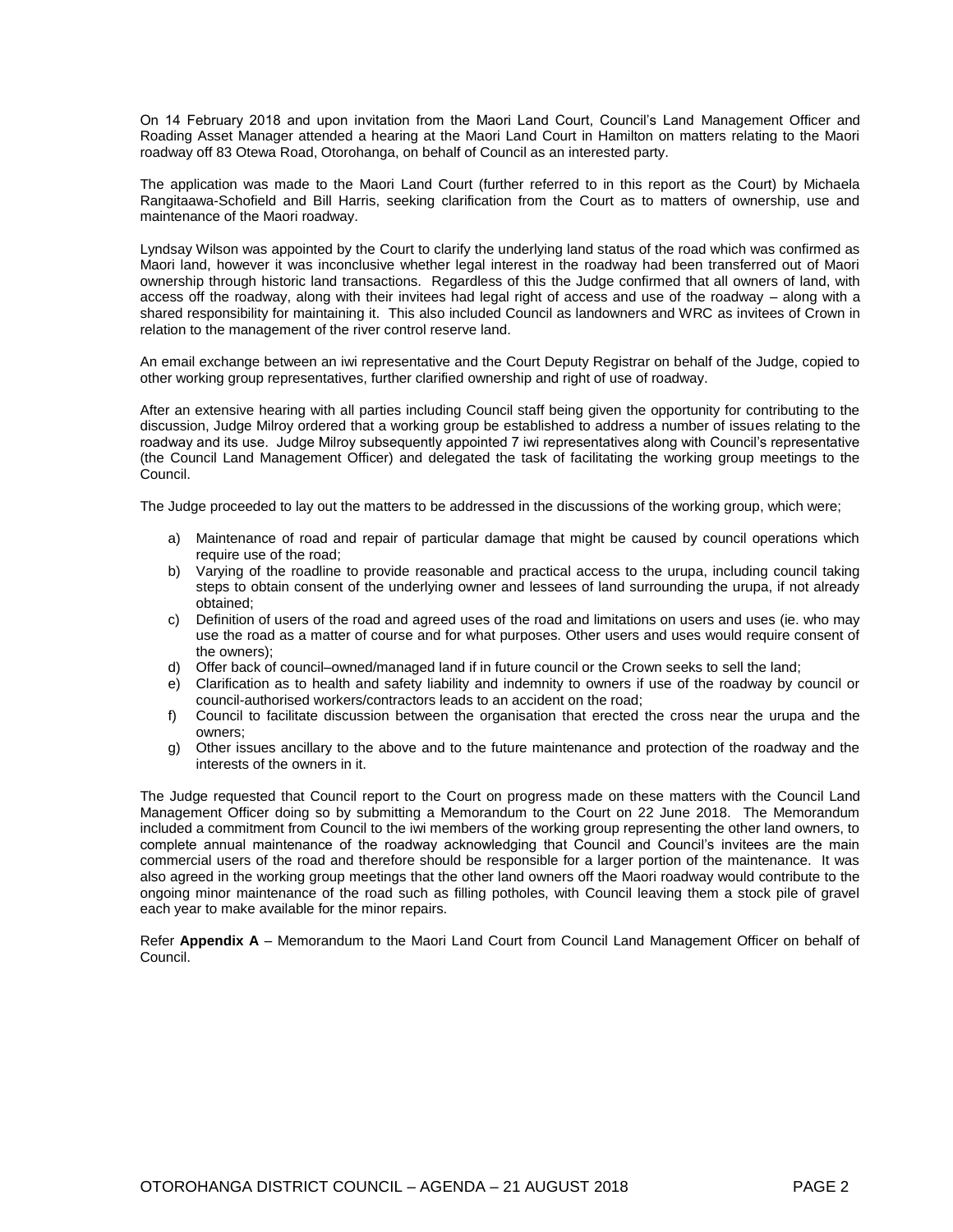Judge Milroy accepted Council's position and responded with the following to the working group members; "Having considered the report from Ms Ambury on behalf of the Council the Court will take the following steps:

- a) Contact LINZ to find out who might be able to speak/negotiate on behalf of the Crown with the owners' working group about improved access to the urupa and an exchange of land to extend the urupa;
- b) Commission a surveyor to undertake the resurvey of the roadline.
- c) Once these matters are on foot and some progress has been made, the Court will call a further judicial conference to establish the next steps."

**Patricia Ambury Land Management Officer**

**Attached - Appendix A**

**Memorandum to the Maori Land Court - 22 June 2018**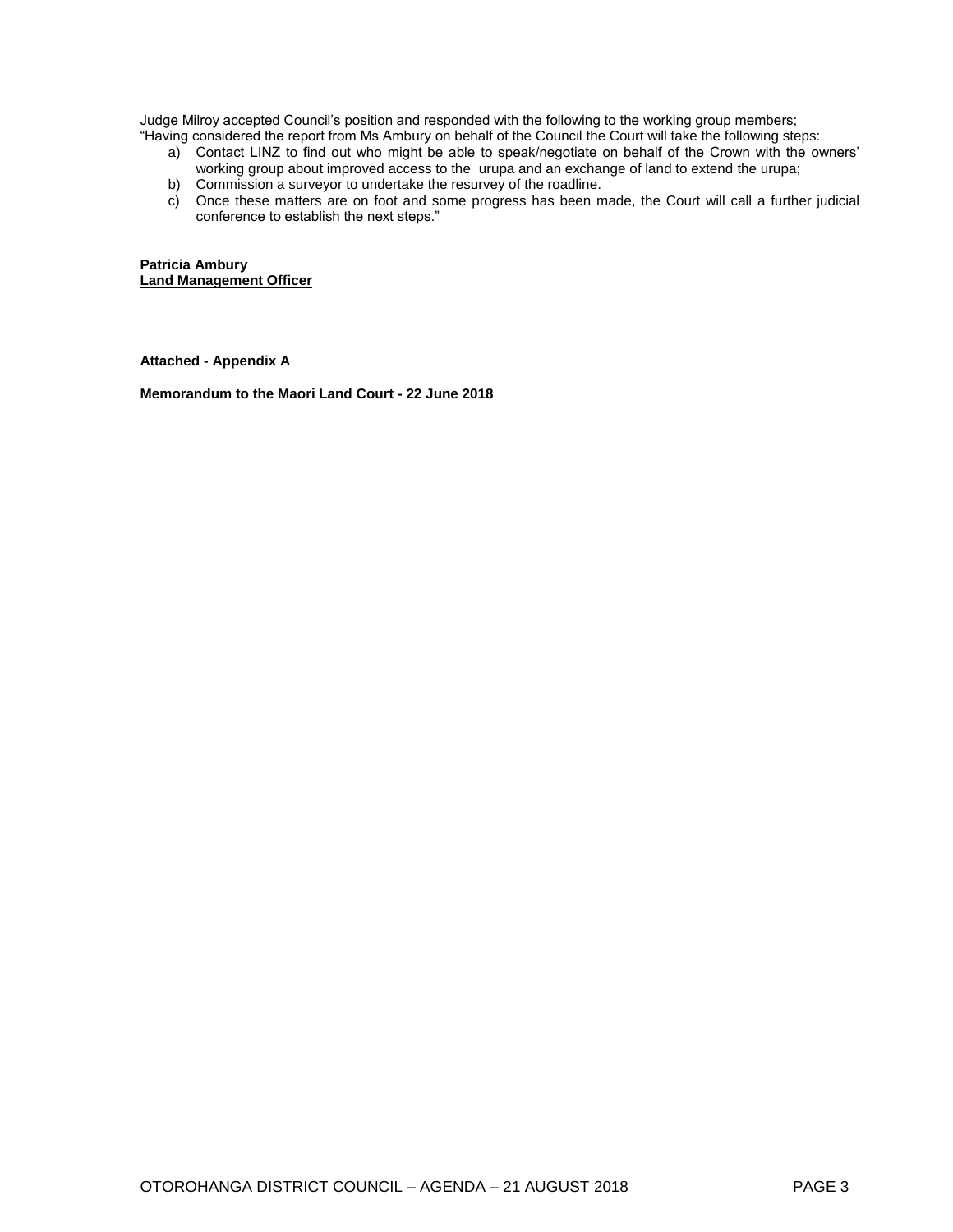#### IN THE MAORI LAND COURT WAIKATO MANIAPOTO DISTRICT

#### Application No: A20170004735

In the matter of Orahiri 1 Section 17 Roadline

And an Application by

## MICHAELA RANGITAAWA-<br>SCHOFIELD and BILL HARRIS for<br>and on behalf of NGATI<br>URUNUMIA and Others

#### MEMORANDUM TO THE COURT BY OTOROHANGA DISTRICT COUNCIL

Dated 22 June 2018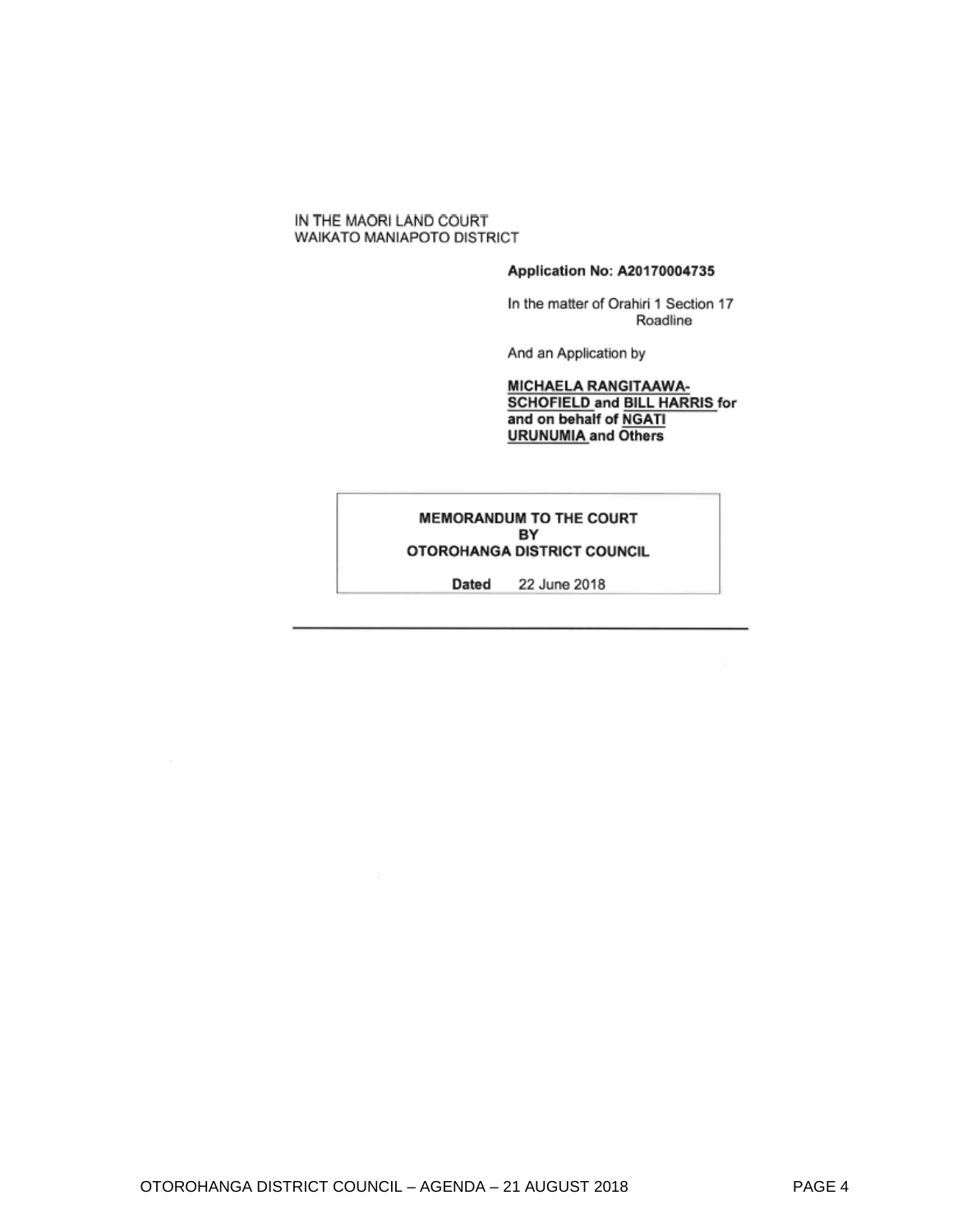#### **MAY IT PLEASE THE COURT**

- On 14 February 2018 Her Honour Judge Milroy directed that the  $1.$ Otorohanga District Council ("the Council") form a working group and facilitate discussions relating to a number of matters.
- 2. The Council has completed those discussions. Two working group meetings have been held. This Memorandum is intended to report to the Court on the matters identified by Judge Milroy as follows:

#### Item 1 - Yearly maintenance of road and repair of particular damage that might be caused by council operations which require use of the road;

- The Council has reached agreement with the Owners that the 4. Council will initiate, fund and carry out annual maintenance of the formed road way. This would consist of an annual grading of the road including further metal being added if necessary. The Council has also agreed to leave a supply of metal available to other landowners with properties off the roadway to undergo other minor maintenance as needed, for instance, the filling of potholes.
- In addition to this, the Council has also agreed that it will be a 5. condition of any significant project to be undertaken which requires access over the roadway that the roadway will be assessed prior to and at the completion of the project commencing and any remedial work required as a result of the works will be the responsibility of the contractor to complete. This will be incorporated into any contractual terms between the Council and the relevant third party.
- If damage is caused by the Owners or another third party 6. unrelated to the Council or any Council authorised work, it will be the responsibility of that party to complete any repair work.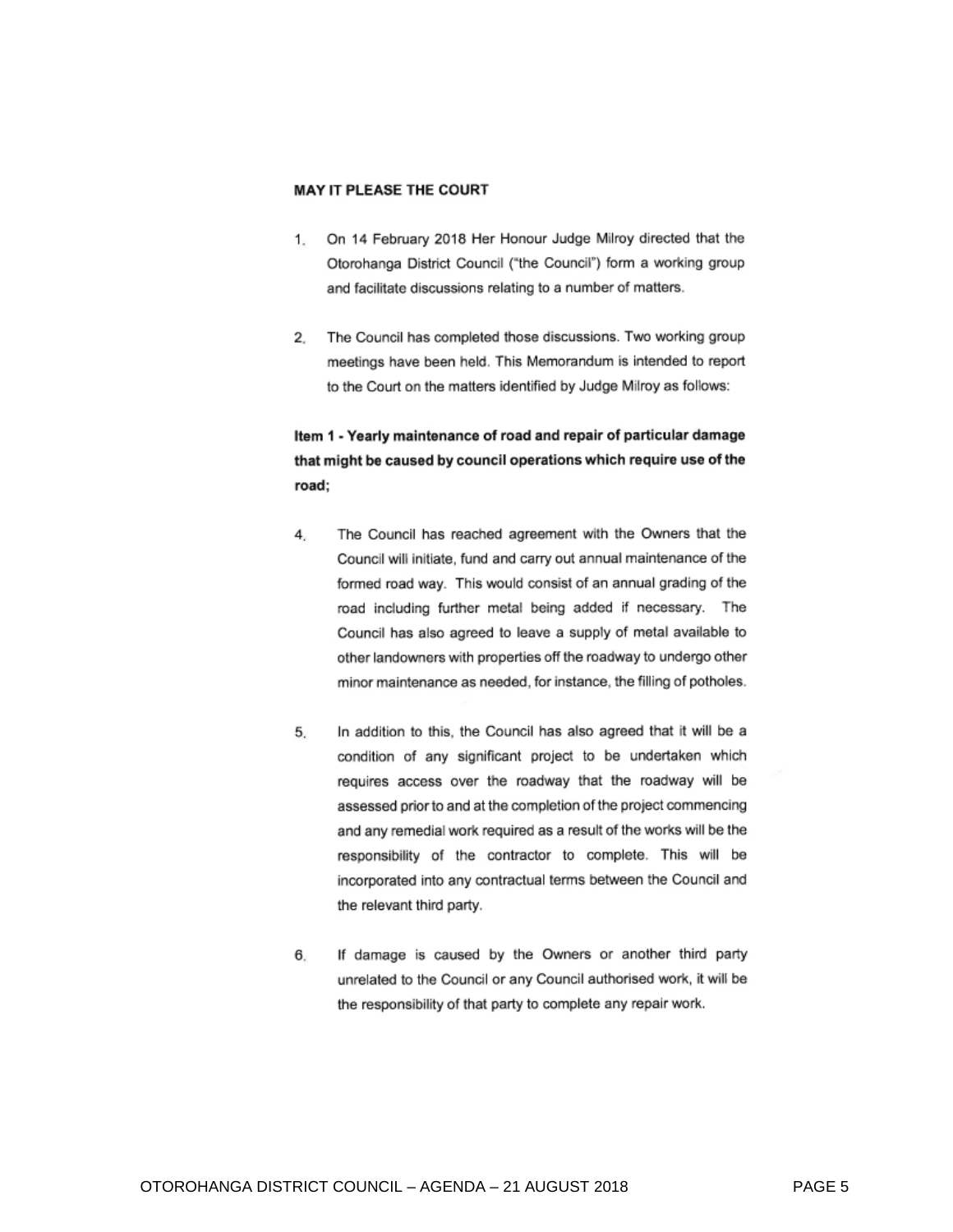- 7. It is the Council's position that these agreements address the Council's repair and maintenance obligations in respect of the roadway.
- 8. These matters have not yet been formalised into a written Agreement with the Owners. The Council is in the Court's hands as to whether a formal agreement is required or whether these matters can be covered by Orders made by the Court.

Item 2 - Varying of the roadline to provide reasonable and practical access to the urupā, including council taking steps to obtain consent of underlying owner and lessees of land surrounding the urupā, if not already obtained;

- 9. Underlying owner consent - At the working group meetings this matter became focussed also on the extension of the urupā and a possible land exchange between owners. This has been previously addressed by the Council, resulting with a Council resolution and the outcome being communicated to the iwi representative at the time when the request was made. The Council resolution was made on 14 December 2010 supporting the land exchange in principle and recommending the owners of the Kariki Urupā (Maori Freehold Land with 25 registered owners) approach the Crown (through Land Information New Zealand) to begin negotiations between themselves and Crown as the underlying land owner in regards to a possible land exchange and shifting of the legal access to match the formed physical one.
- 10. Lessee consent - Since the Court hearing Council staff have gained consent in principle from the Lessee for this to occur.

(Documents relating to urupā attached)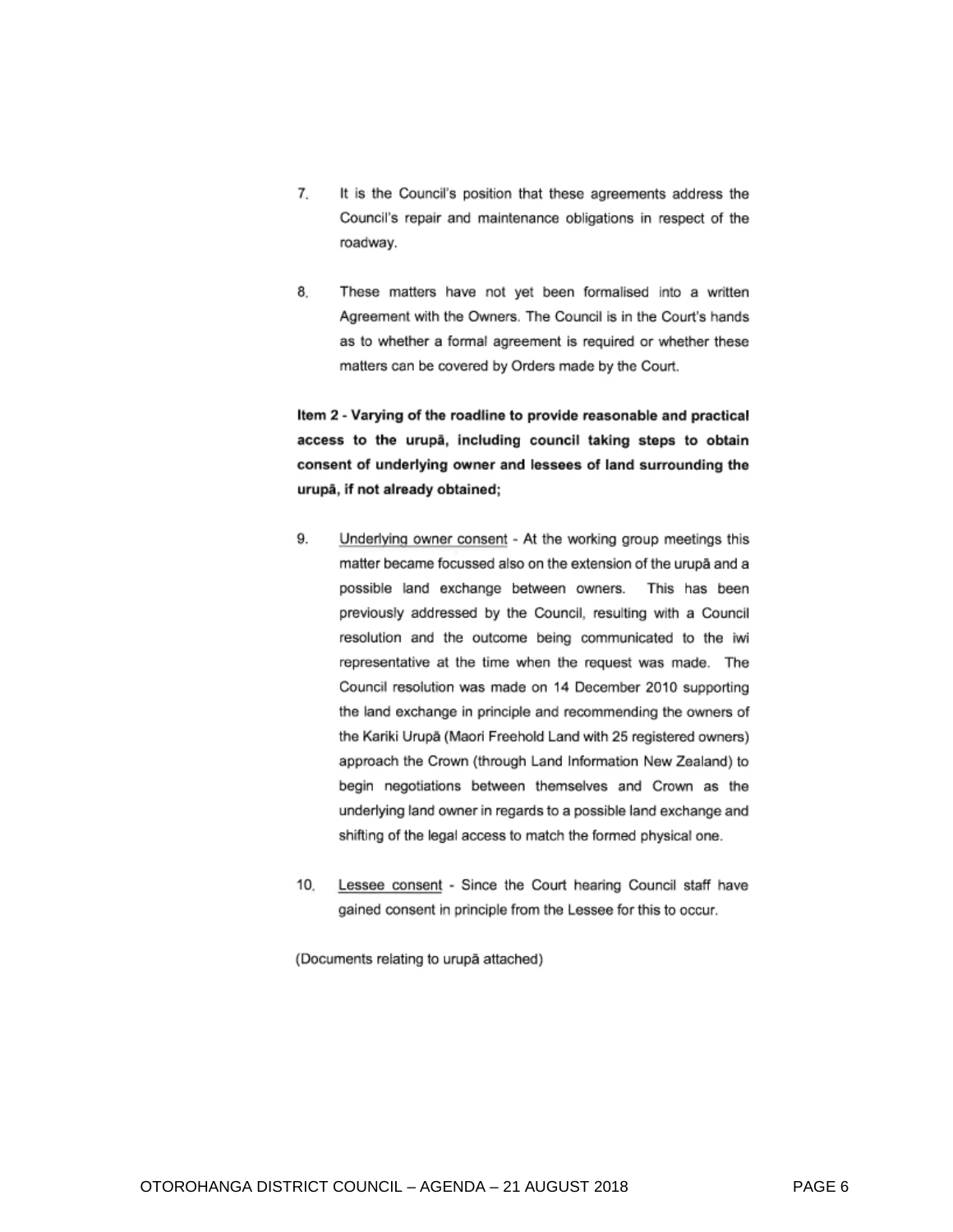Item 3 - Definition of users of road and agreed uses of the road and limitations on users and uses (ie. who may use the road as a matter of course and for what purposes. Other users and uses would require consent of the owners);

- At the conclusion of the Court hearing it was clarified that the  $11.$ landowners with properties off the roadway have lawful right of access, as do their invitees. The Council being one of these landowners and also being an invitee of the Crown in relation to the land the Council administers under a Service Level Agreement with Waikato Regional Council (as invitees of the Crown), also have lawful right of access, along with the Council's and Regional Council's invitees.
- $12.$ It has been clarified by the Council that the main use of the road by the Council and the Council's invitees are for the purpose of;
	- river management
	- weir maintenance
	- green waste use
	- grazing lease
	- other Council business as required  $\bullet$
	- consideration of Council's responsibility around maintaining good access for members of the public visiting family members buried in the urupā (including both iwi and non-iwi)
- These uses have been accepted by the working group. 13.
- It was agreed by the working group that other landowners with  $14.$ properties off the roadway and their invitees also have legal use of the road for the purpose of normal residential activities and access to the urupā.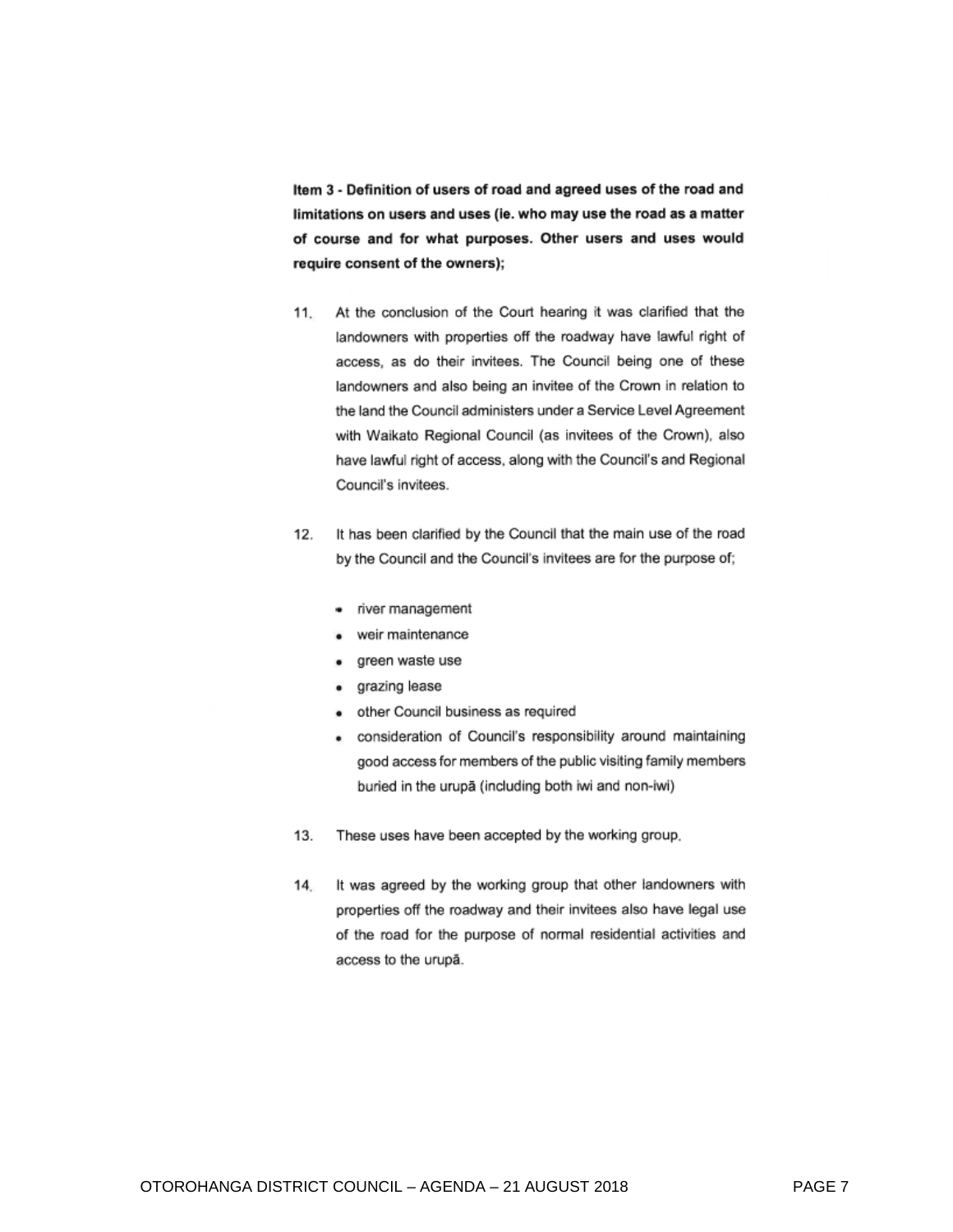$15.$ In relation to the green waste though, it was identified by one of the iwi members of the working group that the location of the green waste was not appropriate as it was very close to the puna and the home of a very significant taniwha. Council staff have accepted this and are working to find an alternative and more appropriate site for the green waste. Council staff have also started the work of removing unauthorised tippings of inorganic material from the green waste dump as requested by iwi. The gate to the green waste has also had the locks changed to minimise further unauthorised tippings.

#### Item 4 - Offer back of council-owned/managed land if in future the Council or the Crown seeks to sell the land;

- $16.$ The underlying owner of the land is the Crown. The land was originally taken by the Crown under the Public Works Act for soil conservation and river control purposes. If that use was no longer required, the usual offer back provisions of the Public Works Act would apply.
- $17.$ Title searches relating to the land reveal the land was not acquired by Crown from Maori owners.

Item 5 - Clarification as to health and safety liability and indemnity to owners if use of the roadway by the Council or councilauthorised workers/contractors leads to an accident on the road:

 $18<sub>1</sub>$ In respect of the health and safety requirements, Council has statutory requirements under the Health and Safety at Work Act 2015 ("the Act") when on the land, and in respect of any person authorised by Council to be on the land. These statutory obligations include ensuring hazards are identified and mitigated, and any person entering the land under the authority of Council is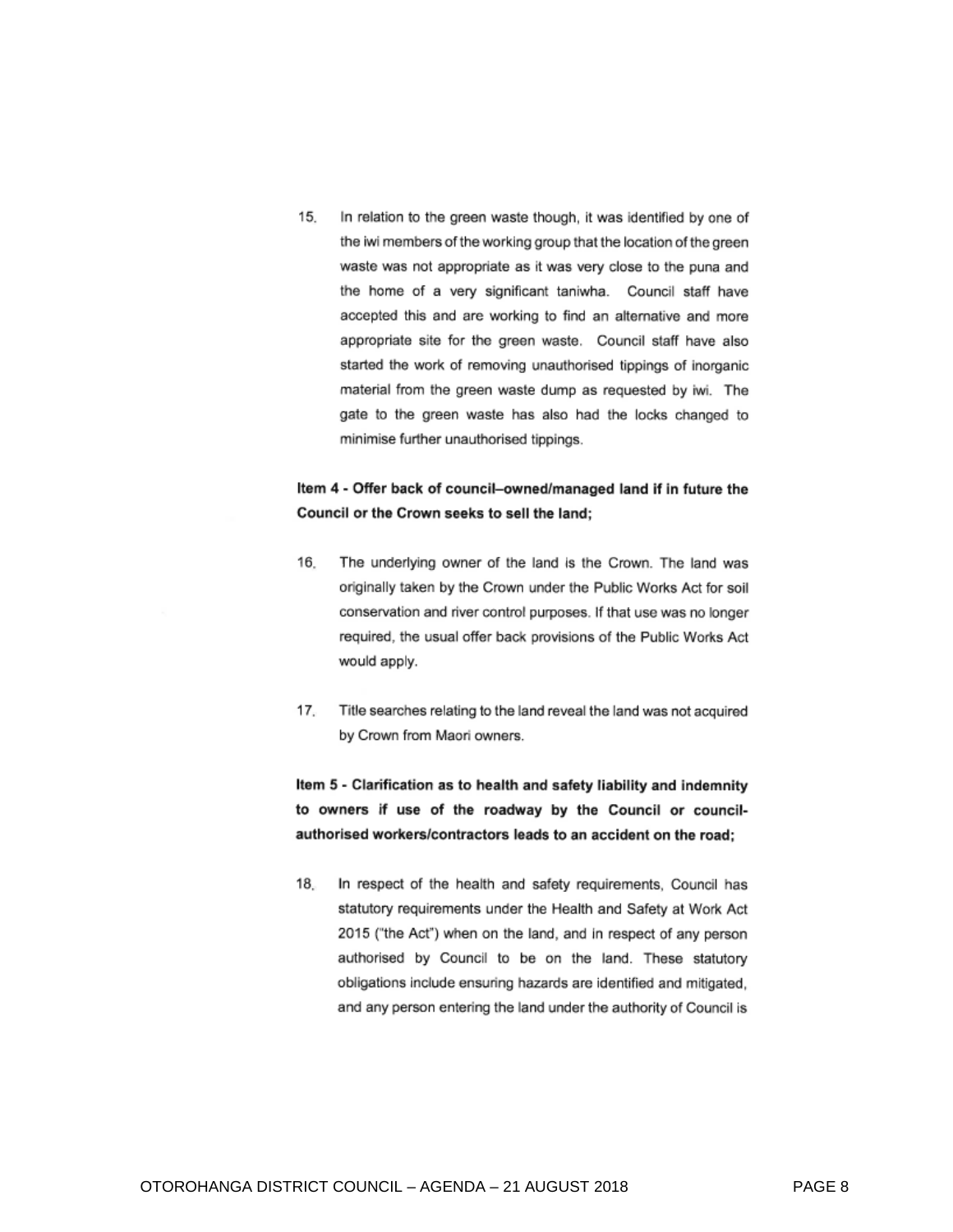aware of any health and safety risks and has appropriate health and safety plans in place.

- Council (as a local authority organisation) carries public liability 19. insurance which would apply in respect of any health and safety incident for which Council was liable.
- In respect of the health and safety obligations for the owners of 20. the land (including any person on the land under the authority of the owners), these are issues that the owners are required under the Act to identify and mitigate. They are unable to delegate that statutory responsibility to a third party such as Council.

#### Item 6 - Council to facilitate discussion between the organisation that erected the cross near the urupa and the owners;

The cross was erected by the Line Company pursuant to a  $21.$ resource consent granted by the Council. It was a requirement of the resource consent application process that the Lines Company consult with iwi. After iwi consultation the original proposed location of the cross was altered to its current position which was approved by iwi at the time.

(Copy of the Resource Consent application with supporting information attached)

Item 7 - Other issues ancillary to the above and to the future maintenance and protection of the roadway and the interests of the owners in it:

22. From the Council's perspective, the primary issues requiring discussion and resolution revolve around clarifying the legal owners and users of the roadway and the responsibility for maintenance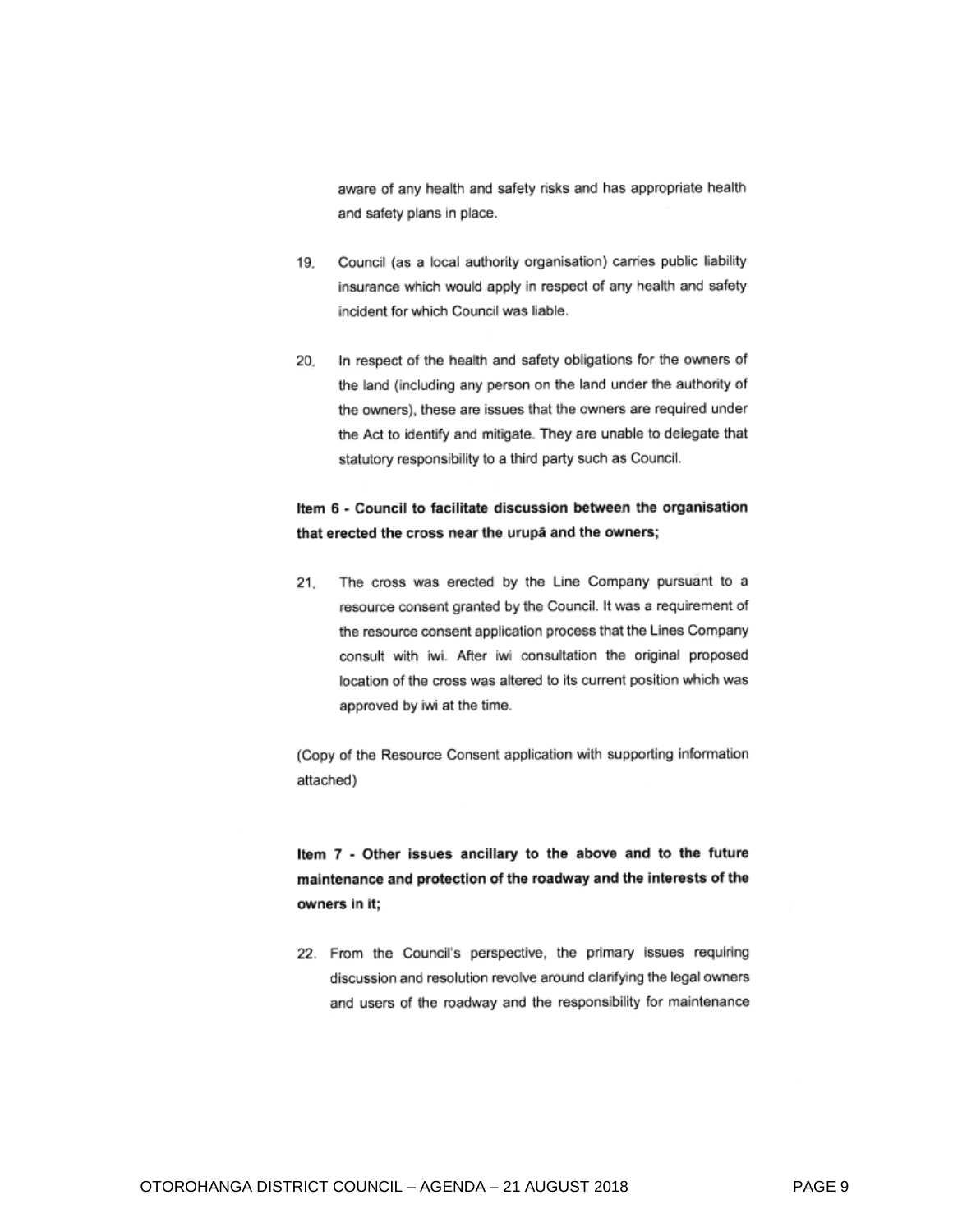and repair obligations. Those issues have been discussed and agreed at the meetings held.

23. Where possible Council has facilitated discussion between the owners and other third parties. There are some issues (particularly relating to Crown obligations and responsibilities) that the Council has been unable to assist with as they are outside of the Council's statutory jurisdiction. Further involvement from Council may not be beneficial to these discussions.

Dated this 22<sup>nd</sup> day of June 2018

Patricia Ambury Land Management Officer Otorohanga District Council

Enclosures;

Copy of working group minutes 2 March 2018 Copy of working group minutes 23 March 2018 Copy of documentation relating to urupā land Copy of Resource Consent application for Cross at urupā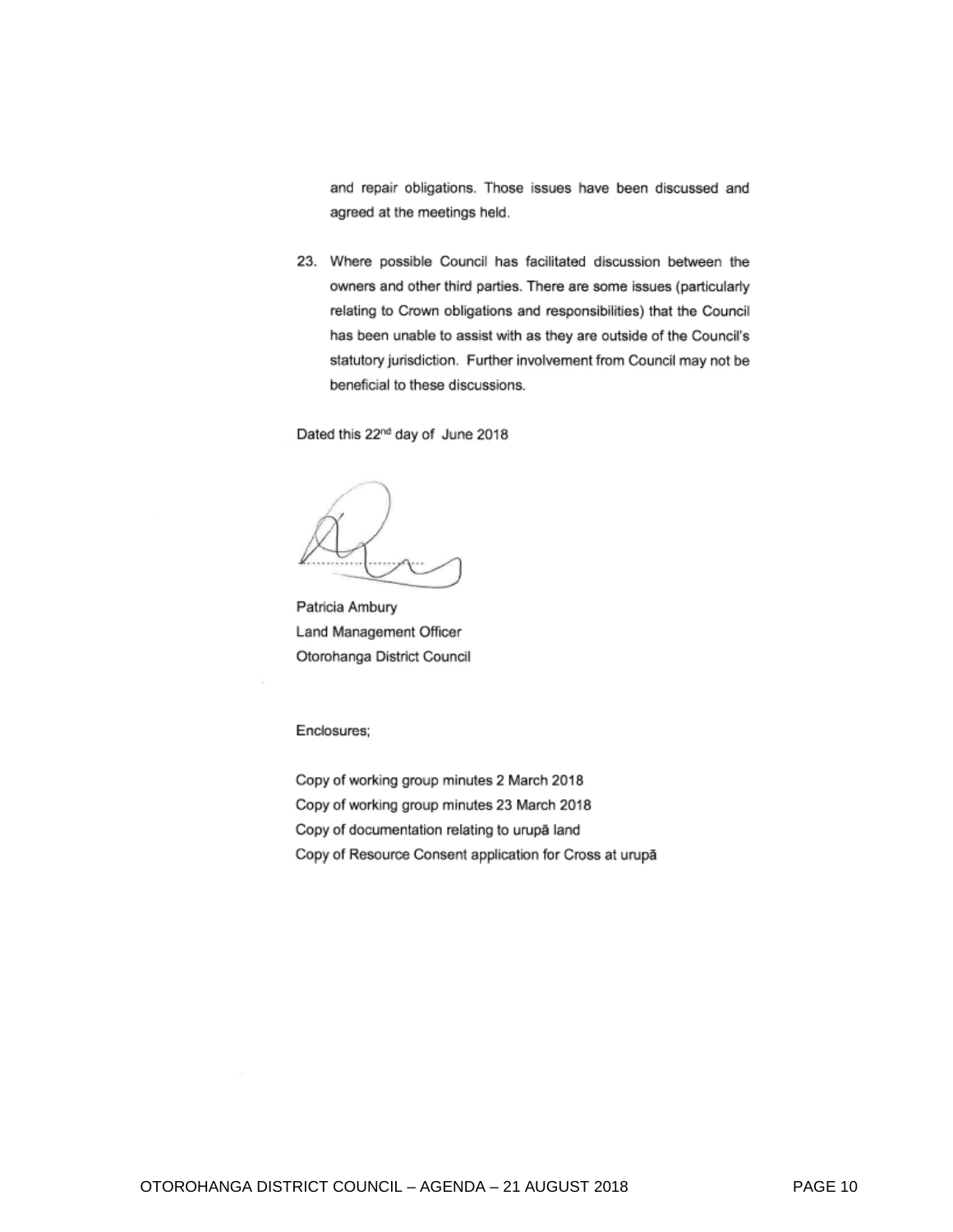| <b>ITEM 281</b> | ENVIRONMENTAL HEALTH OFFICER/LIQUOR LICENSING INSPECTOR'S REPORT FOR<br><b>APRIL-JUNE 2018</b> |
|-----------------|------------------------------------------------------------------------------------------------|
| To:             | His Worship the Mayor and Councillors<br><b>Otorohanga District Council</b>                    |
| From:           | Environmental Health Officer / Licensing Inspector                                             |
| Date:           | <b>21 August 2018</b>                                                                          |

#### **Relevant Community Outcomes**

- The Otorohanga District is a safe place to live
- Ensure services and facilities meet the needs of the Community
- Promote the local economy and opportunities for sustainable economic development
- Manage the natural and physical environment in a sustainable manner

#### **Executive Summary**

The Environmental Health Officer and Licensing Inspector's report for the period April to June 2018.

#### **Staff Recommendation**

It is recommended that:

The Environmental Health Officer and Licensing Inspector's report for April to June 2018 be received.

#### **Report Discussion**

#### **Sale and Supply of Alcohol Act 2012**

A quarterly collaboration meeting took place between Otorohanga District Council, Waitomo District Council, Waipa District Council, New Zealand Police and Waikato District Health Board on 18 May 2018 at Te Kuiti Hospital.

This meeting satisfies the requirements of s.295 Sale and Supply of Alcohol Act 2012 under which reporting agencies have a duty to collaborate.

Discussions were centred on licensing and enforcement issues around the districts. No concerns were raised and no complaints received regarding licenced premises operating in the Otorohanga District.

A controlled purchase operation (CPO) was discussed and programmed for July 2018. This allows minors to enter into a licensed premises and attempt to buy alcohol. This is permissible only under police supervision as required by the Act. Two volunteers were being sought and the names of premises to be visited were agreed upon. At the time of writing no feedback had been received on this CPO.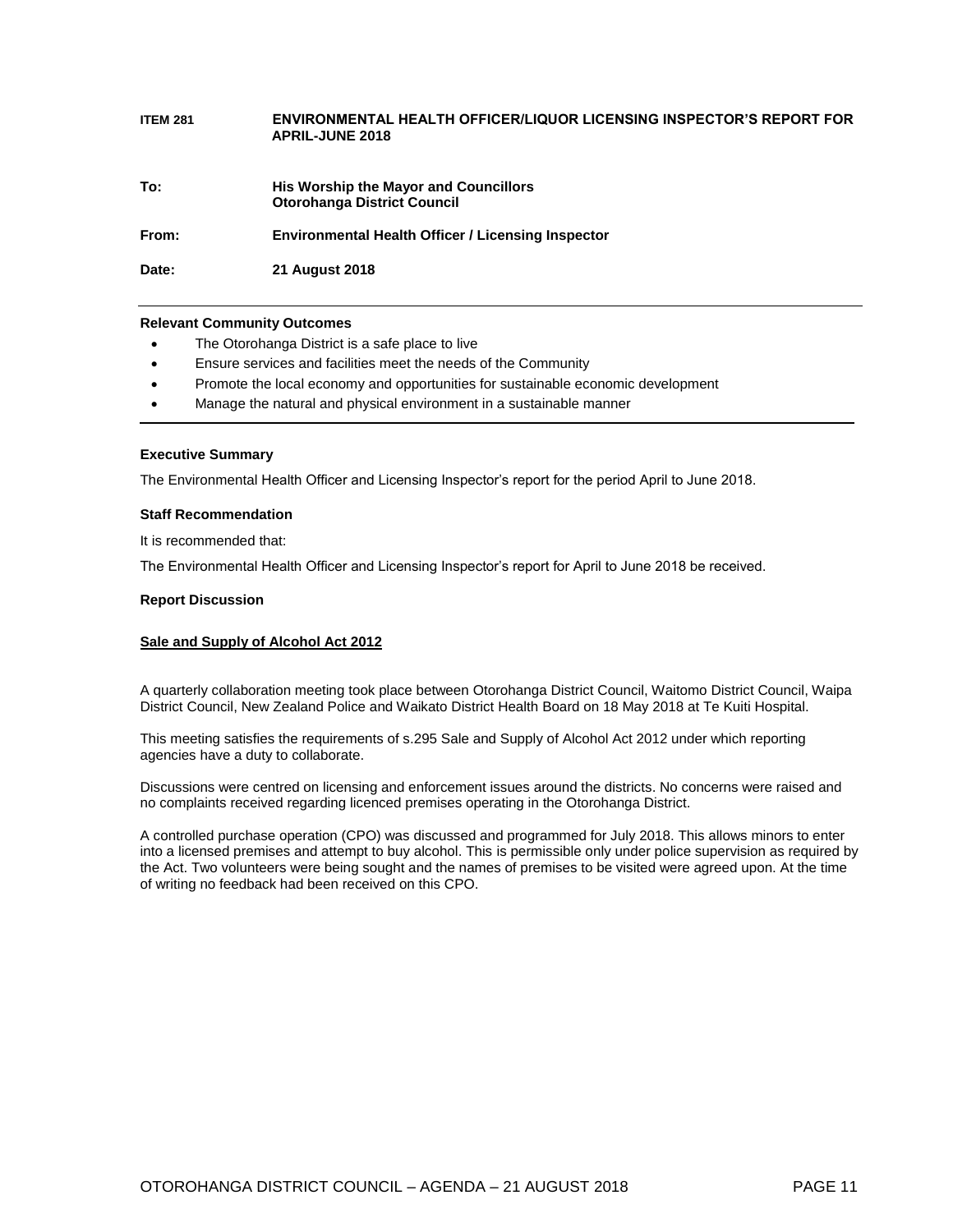#### **Alcohol Licensing Processing Statistics**

| On Licences                | <b>New</b> |                   |
|----------------------------|------------|-------------------|
|                            | Renewals   | O                 |
| Off Licences               | <b>New</b> | 1 (remote seller) |
|                            | Renewals   |                   |
| Club Licences              | <b>New</b> | O                 |
|                            | Renewals   | 0                 |
| Managers certificates      | <b>New</b> |                   |
|                            | Renewals   | 4                 |
| Special licences           |            | 11                |
| <b>Temporary Authority</b> |            | (on hold)         |

The Otorohanga District Licensing Committee met 5 times in this period to decide on applications opposed by the reporting agencies. This involved one off-licence renewal, one BYO on-licence and three managers certificates (2 renewals and 1 new application). All were granted with conditions except a renewed manager's certificate for the reason the applicant had left New Zealand.

One special licence application was opposed but, due to time restraints, the District Licensing Committee could not convene for a hearing before the event date. The applicant was given a written reason why the application was opposed and subsequently declined.

#### **The Food Act 2014**

Provisions of the Food Act 2014 commenced 1 March 2016 and all food businesses in the District are now registered under the new regime except for three businesses, who will transition before February 2019. Registration under the Food Hygiene Regulations 1974 is no longer available.

Nine verifications (inspection and audit) were undertaken this quarter and three applications for new businesses were processed and are now trading in the district.

There was one food complaint received this quarter and the matter was quickly remedied by the operator when it was brought to their attention. The complainant was satisfied with the outcome.

Another complaint was received regarding pest activity in a restaurant. Investigation found there to be an insect infestation which resulted in a closing order being served pursuant to the Food Act 2014. The premises were closed for over a week with the premises being given a thorough clean and the pest contractor confirming the infestation was under control. The closing order was lifted and the operator permitted to trade. The premises are being monitored to ensure there is no regression.

#### **Resource Management Act 1990**

#### **Noise**

No complaints received this quarter resulted in equipment seizure.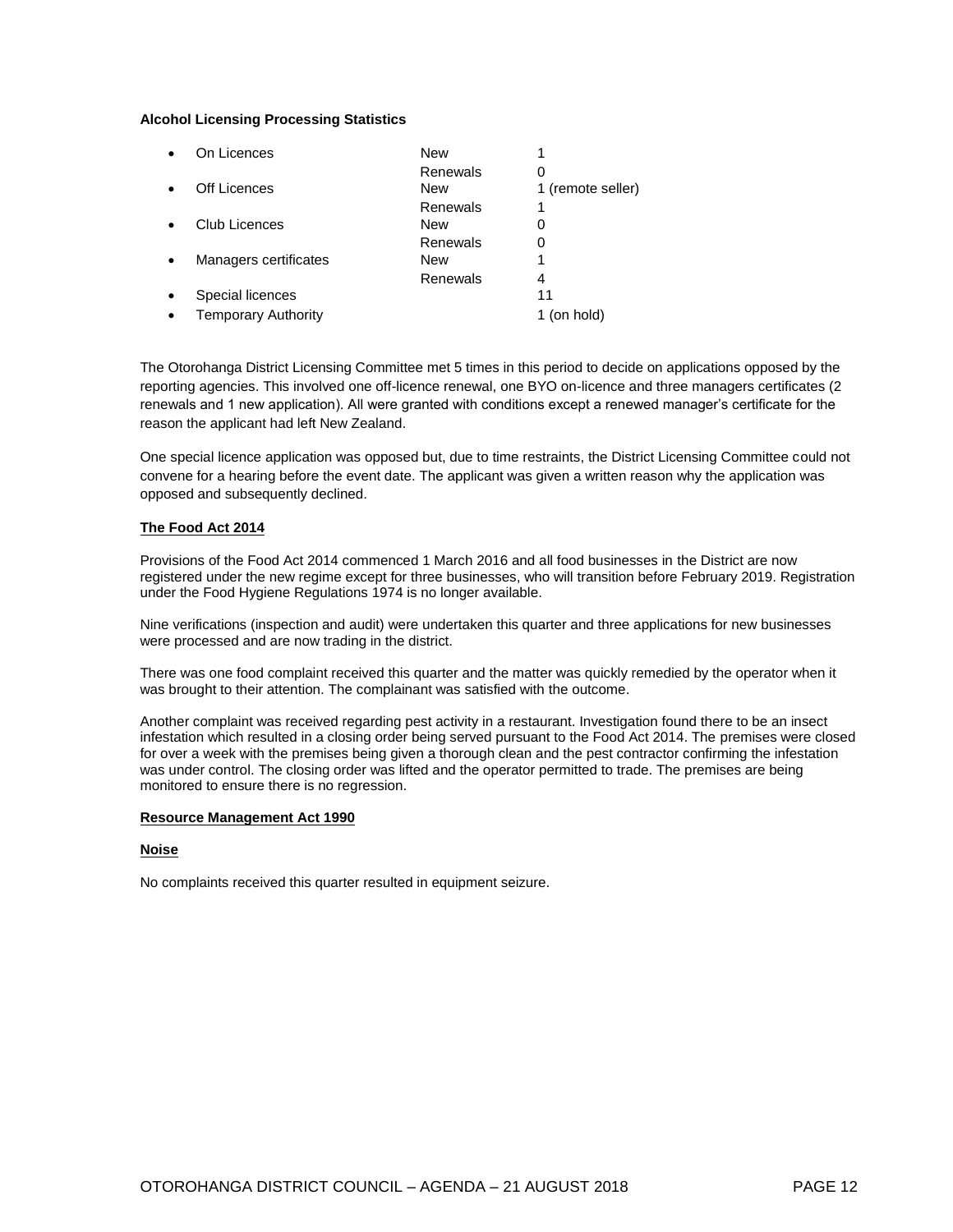#### **The Health Act 1956**

There were one complaint received this quarter regarding food waste being dumped in a residential garden.

The owner was contacted and a request made for them to remove the nuisance. The area to the rear of the premises has been cleaned and some refuse remains in the front garden which the owner has still to remove. This will be monitored and communication continues with the complainant and the affected property.

May Femancles

**Mary Fernandez ENVIRONMENTAL HEALTH OFFICER / LICENSING INSPECTOR**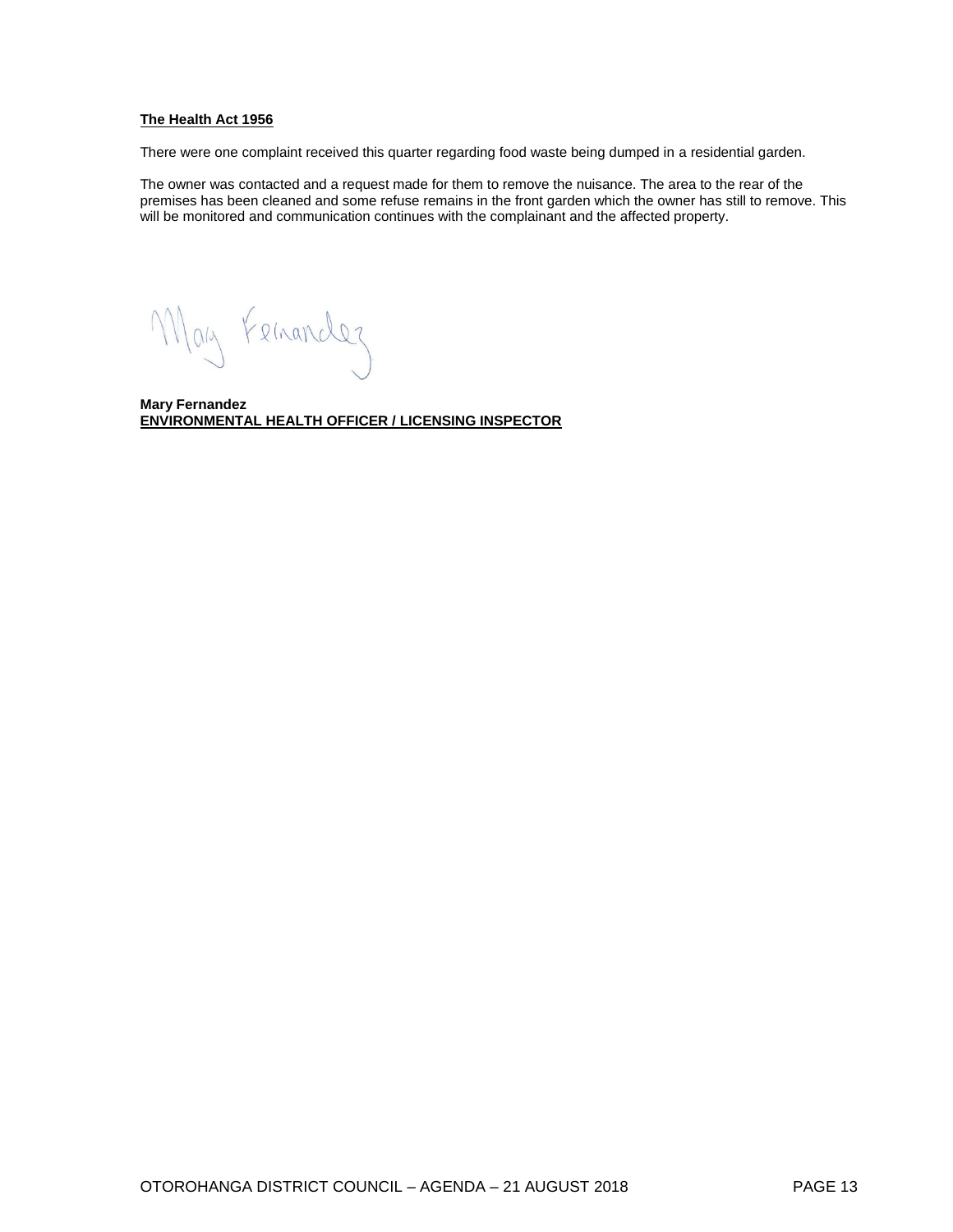| <b>ITEM 282</b> | Civil Defence and Emergency Report for April to June 2018                  |
|-----------------|----------------------------------------------------------------------------|
| To:             | His Worship the Mayor & Councillors<br><b>Otorohanga District Council</b>  |
| From:           | Local Civil Defence Controller and Emergency Management Operations Manager |
| Date:           | <b>21 August 2018</b>                                                      |

#### **Relevant Community Outcomes**

- The Otorohanga District is a safe place to live
- Ensure services and facilities meet the needs of the Community
- Promote the local economy and opportunities for sustainable economic development
- Manage the natural and physical environment in a sustainable manner

#### **EXECUTIVE SUMMARY**

To provide the quarterly update report on the Civil Defence Emergency Management (CDEM) activity for the period 1 April 2018 to 30 June 2018. This includes emergency management activities under the shared service arrangement between Waipa, Otorohanga and Waitomo District Councils and activities of the Waikato Civil Defence Emergency Management Group including the Joint Committee.

#### **RECOMMENDATION**

*That the information contained in the report of Andrew Loe, Local Civil Defence Controller and David Simes, Emergency Management Operations Manager be received.*

#### **DISCUSSION**

The Local Civil Defence Controller and Emergency Management Operations Manager submit a quarterly information report on emergency management activities affecting the Western Waikato Emergency Operating Area (WWEOA) which includes Waipa, Otorohanga and Waitomo District Councils. This is the final quarterly report for the 2017- 2018 financial year. During the quarter the following civil defence emergency management activities have been undertaken.

#### **Reduction**

No activities undertaken under reduction for this quarter.

#### **Readiness**

Work Plan Priorities: Prioritised work is underway to improve the Western Waikato Area's "Readiness" to respond to significant Civil defence emergencies or disasters.

This will focus on the follow areas:

Local Emergency Operating Centres (EOC's) are maintained at high levels of readiness to support local, regional and national events.

Appropriate civil defence (CDC) facilities are identified and resourced to provide for evacuated or displaced persons, along with information to communities.

Community response plans and arrangements have the sustained capability to deliver effective, expedient and efficient responses tailored to local communities.

Civil Defence Resources**:** A full audit of all resources allocated to Civil Defence across the Western Waikato and stored within the 3 District Councils; Waipa, Otorohanga, Waitomo and also the Kihikihi Office is underway. Once completed any deficiencies will be addressed and a more robust audit process will be put in place coupled with improved service arrangements for communications and I.T. equipment.

Improved storage and access to Emergency Operating Centre (EOC) equipment and resources within the three Council buildings is also being addressed and will be of benefit during Civil Defence EOC activations.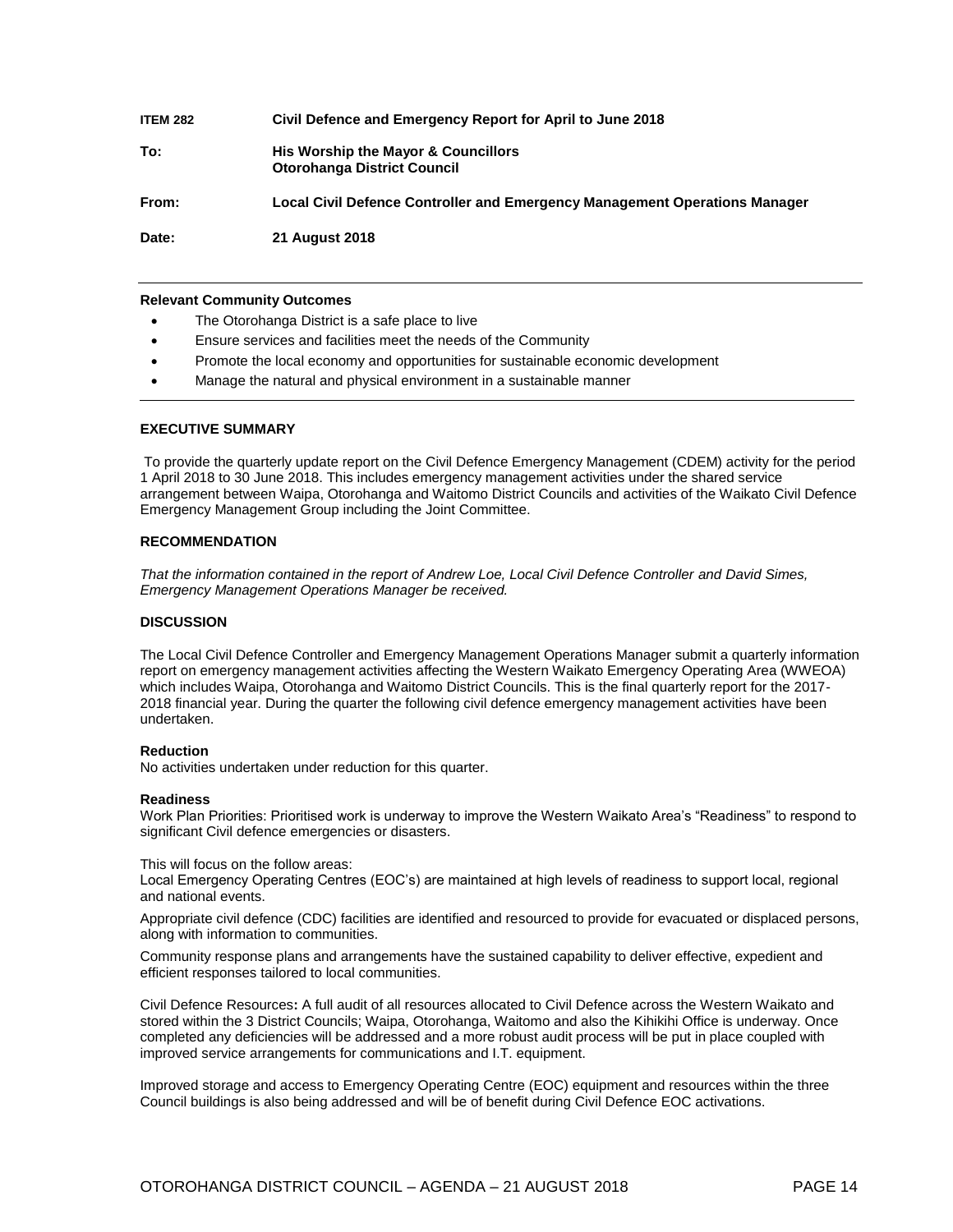#### **Response**

While all three Districts have experienced severe weather events during this quarter, the impact of these did not necessitate the activation of emergency operating centres.

Of note was the severe weather event on 18 of June 2018 which brought gale-force winds, hail and thunderstorms along with tornados across the area. The tornadoes were experienced across parts of North Taranaki, and while proximate to Mokau – Waitomo District, it was fortunate the path avoided this community.

The Waitomo District Council had two monitoring events which involved the Local Controller, the Civil Defence Operations Manager along with Regional and local Council staff.

The first was a significant fire event at the Repco Building in Te Kuiti on 9 May 2018 where there was residual runoff oil from the fire/premises into a nearby waterway. This was contained with a local and Regional Council response. The second was a gas leak which occurred on 30 May 2018 during maintenance work on a major gas line at Oparure Road near Te Kuiti. An evacuation of a rural school and a small number of adjacent houses was required, along with the closing of the roads in the immediate vicinity of the leak.

Emergency Services attended and the gas leak was repaired by gas company workers within a number of hours. There were no long term effects or further response required.

The nationally significant mycoplasma bovis event has drawn CDEM support to the Ministry for Primary Industries in the Waikato, in the form of Welfare and Logistics functional roles. This has been facilitated and managed through the Waikato Region Group Office.

#### **Recovery**

There were no recovery activities of any significance undertaken during this quarter.

#### **GENERAL**

#### **Emergency Management Operations**

David Simes was appointed to the vacant position Emergency Management – Operations Manager for the Western Waikato CDEM area and commenced on 23 April 2018.

Cathie Shaw was appointed to the newly established Western Waikato CDEM position as the Emergency Management Coordinator commencing on 2 July 2018.

#### **Waikato Civil Defence Emergency Management Group Joint Committee**

The Waikato Civil Defence Emergency Management Group Joint Committee meeting was held in June 2018. The minutes of the extraordinary meeting in May (attached as Appendix 1) were confirmed. The extraordinary meeting adopted the proposed Group Plan and the amended Group Controller's Policy. Minutes from the 25 June meeting will not be confirmed until the meeting on 3 September.

#### Andrew Loe **LOCAL CIVIL DEFENCE CONTROLLER**

David Simes **EMERGENCY MANAGEMENT OPERATIONS MANAGER**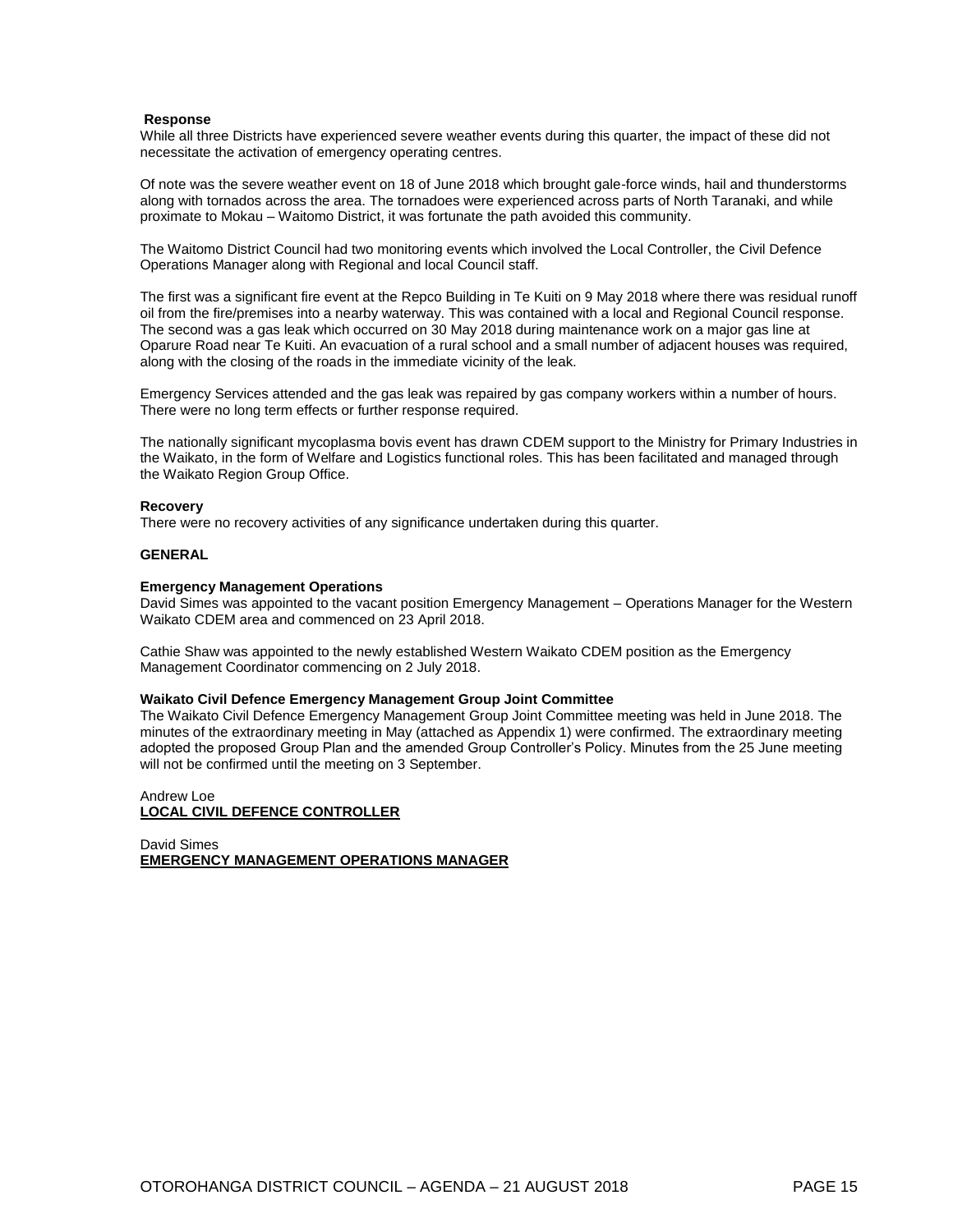

#### Waikato Civil Defence Emergency Management Joint Committee **MINUTES**

Minutes of an extraordinary meeting of the Waikato Civil Defence Emergency Management Joint Committee held in Te Puia Room, Genesis Building, Bryce Street, Hamilton on Monday 14 May 2018 at 9.55am.

Cr Leo Tooman

Present:

**Hamilton City Council Hauraki District Council Matamata Piako District South Waikato District Council Coromandel District Council Waikato Regional Council Waitomo District Council** 

In Attendance:

**Staff** 

**Cr Phillip Buckthought Cr Brian Hunter** Cr Thomas Lee **Cr Sally Christie Cr Hugh Vercoe** Cr Allan Goddard

Langley Cavers - CEG Chair Lee Hazlewood - Group Controller Danielle Kruger -Sarah McLeay - Democracy Advisor

Doc #12445372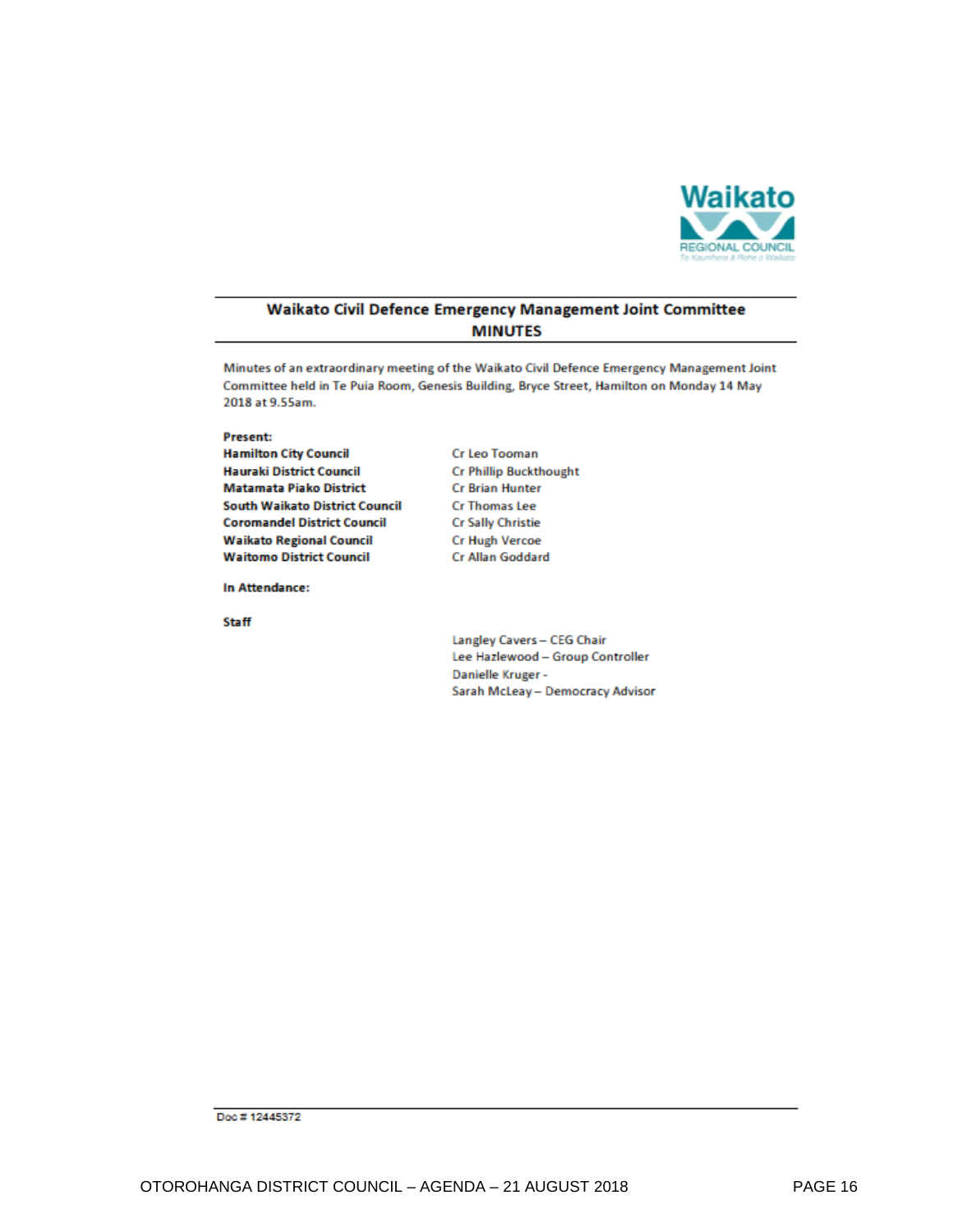Minutes of Extraordinary meeting of Waikato Civil Defence Emergency Management Joint Committee Meeting 14 May 2018

#### **Apologies**

Cr Anna Park - Taupō District Council

Cr Noel Smith - Waikato District Council

Cr Judy Bannon - Waipā District Council

Cr Annette Williams - Otorohanga District Council

Accepted

#### **Confirmation of Agenda**

Agenda Item 2

Cr Christie moved/Cr Thomas Lee seconded

#### CD18/17 **RESOLVED**

THAT the agenda of the extraordinary meeting of the Waikato Civil Defence Emergency Management Joint Committee of 14 May 2018, as circulated, be confirmed as the business for the meeting.

The motion was put and carried CD18/17

**Disclosures of Interest** Agenda Item 3

There were no disclosures of interest.

#### **Minutes of Previous Meeting**

Agenda Item 4 Doc 12003121

Cr Hugh Vercoe moved/Cr Sally Christie seconded

CD18/18 **RESOLVED** THAT the Minutes of the Waikato Civil Defence Emergency Management Joint Committee meeting of 26 March 2018 be received and approved as a correct record.

The motion was put and carried CD18/18

#### Waikato CDEM Group Plan 2016/2021 Public Consultation

Agenda Item 6 Doc 12412316

Presented by the Group Controller (L Hazlewood) the report provided an overview of the notification process undertaken, the submissions received and an opportunity to consider the recommended changes to the Waikato Civil Defence Emergency Management Group Plan.

Doc #12445372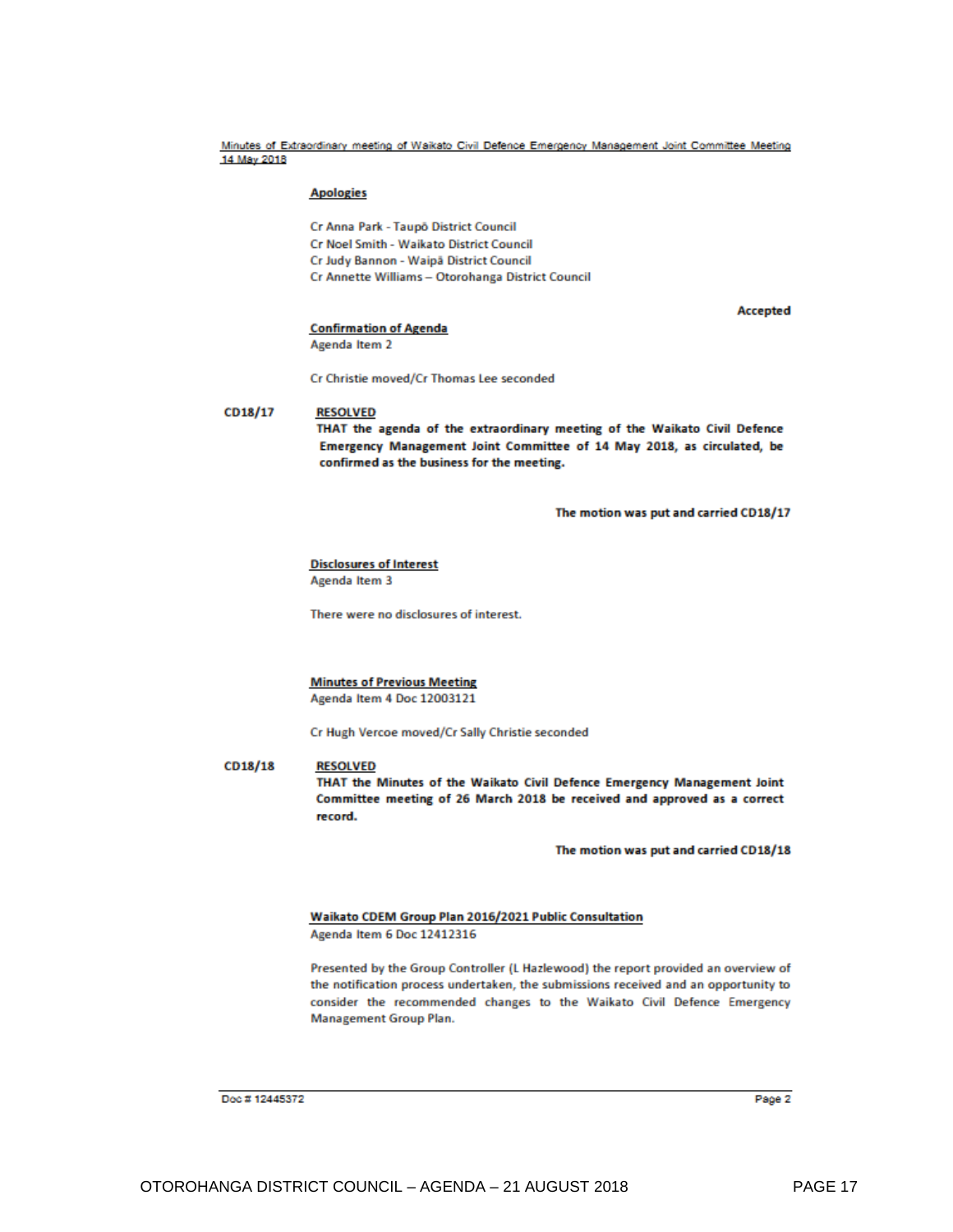|         | The motion was put and carried CD18/19                                                                                                                                                                                   |
|---------|--------------------------------------------------------------------------------------------------------------------------------------------------------------------------------------------------------------------------|
|         | <b>Waikato CDEM Group Controller Policy</b><br>Agenda Item 7 Doc 12431241                                                                                                                                                |
|         | Presented by the Group Controller (L Hazlewood) the report provided the Joint<br>Committee with an opportunity to approve amendments made to the Waikato Civil<br>Defence Emergency Management Group Controllers Policy. |
|         | Cr Sally Christie moved/Cr Thomas Lee seconded                                                                                                                                                                           |
| CD18/20 | <b>RESOLVED</b><br>1. THAT the report Waikato CDEM Group Controller Policy (Doc 12431241 dated<br>8 May 2018) be received; and<br>THAT the Joint Committee adopt the amended Group Controllers' Policy.<br>2.            |
|         | The motion was put and carried CD18/20                                                                                                                                                                                   |

Minutes of Extraordinary meeting of Waikato Civil Defence Emergency Management Joint Committee Meeting<br>14 May 2018

Doc #12445372

Page 3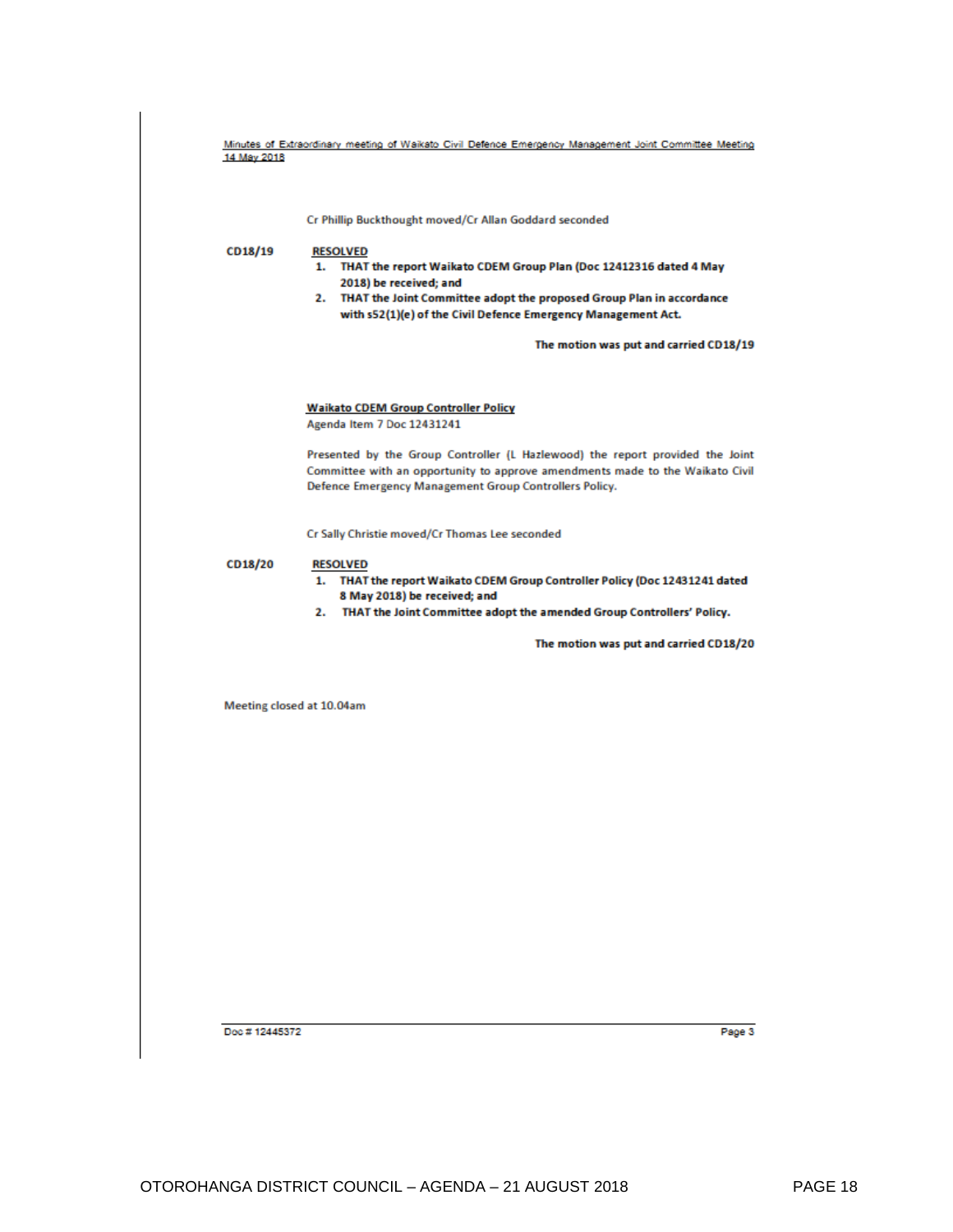#### **ITEM 283 ROUTINE ENGINEERING REPORT - MAY TO JULY 2018**

**TO: HIS WORSHIP THE MAYOR AND COUNCILLORS Otorohanga District Council**

**FROM: ENGINEERING MANAGER**

**DATE: 21 AUGUST 2018**

#### **Relevant Community Outcomes**

- The Otorohanga District is a safe place to live
- Ensure services and facilities meet the needs of the Community

#### **EXECUTIVE SUMMARY**

This is a routine report on engineering matters for the period May to July 2018.

#### **STAFF RECOMMENDATION**

It is recommended that the report be received.

#### **REPORT DISCUSSION**

#### **ROADING**

#### **Contract 1025 – Roads Maintenance (Services South East (NZ) Ltd)**

This contract came to a premature end when the contractor chose to relinquish their contractual obligations. The last day of SSE officially operating within Contract 1025 was on Friday 29 June. By this time most suppliers ceased providing goods and services to SSE and it became increasingly difficult to get any work done by them.

During this period Inframax and Fulton Hogan were engaged to provide services to maintain the road network on an ad- hoc urgent only basis while a new tender was drafted to replace SSE. This has caused a backlog of routine maintenance on the roads, like water table forming and repairing potholes that now requires urgent attention. Both Inframax and Fulton Hogan will continue to provide maintenance services until the commencement of the new maintenance contract which commences 1 October 2018 and the work done since the start of July has had a significant positive impact on the condition of the roading network.

#### **Contract 1070 – Roads Maintenance**

This contract supersedes Contract 1025. There were four contractors who attended the contractors meeting however only two finally submitting a tender. The four contractors were, Fulton Hogan, Broadspectrum, Inframax and Schick.

Only Inframax and Fulton Hogan submitted a tender.

- Tender Evaluation Price Inframax \$6 567 360.61
- Tender Evaluation Price Fulton Hogan \$8 412 478.38

Due process was followed and the Tender Evaluating Team accepted the price of Inframax. Budget for the first three-year contract period (the contract is potentially a  $3 + 2 + 2 + 2$  year contract period) is \$6,475,164.67 which is only slightly lower than the tendered sum for the same period.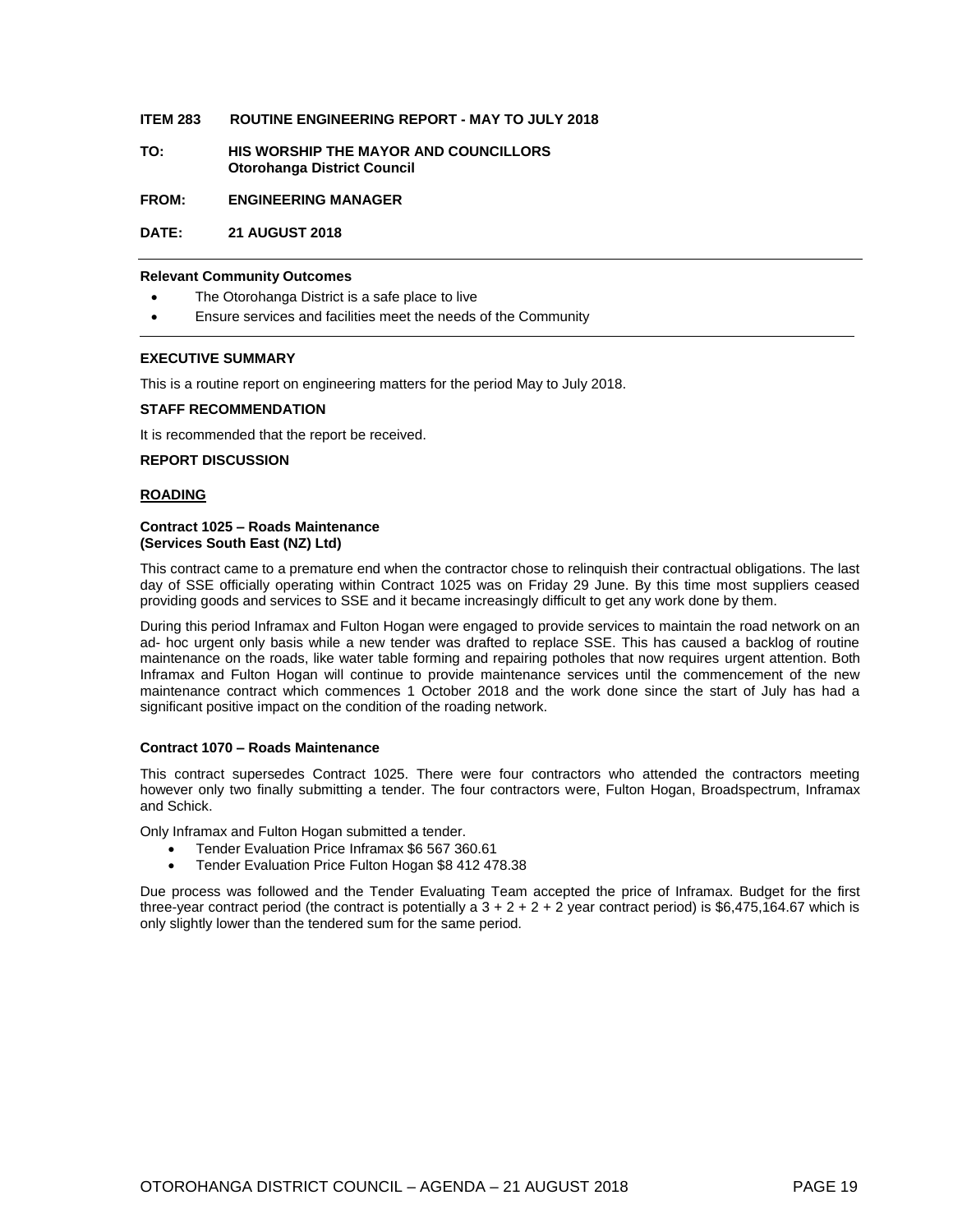#### **Contract 1009 – LED Streetlight Upgrade (The Lines Company)**

This contract has been completed with only a few additional street lights remaining for installation.

#### **Contract 1051 – Second Coat Sealing and Reseals 2017 – 2019 (Higgins Construction Limited)**

Approximately \$80 000 worth of scheduled work could not be completed for the 2017 / 2018 year due to the weather and this is to be carried over into 2019. It is anticipated that these will be completed in the current year's schedule.

#### **Contract 1029 – Pavement Marking 2017 – 2020 (Roadmarkers NZ Ltd)**

Roadmarkers New Zealand will commence the road marking in the upcoming construction season, as this work is weather dependent.

#### **Contract 1053 – Footpath Construction and Maintenance 2017/18**

Only the Kawhia footpaths have been completed. The Roading Manager is in talks with a potential contractor that may be willing to undertake the remaining work. Should this contractor also not want to do the work, or is as grossly overpriced as the other contractors, then another means of completing this work will be worked out.

The increased health and safety and traffic management requirements appear to be causing a lot of small contractors not to price this type of work.

#### **C1060 – Waikeria Road Bridge Widening**

Due to several weather and construction delays this work is now scheduled for completion at the end of August 2018. Initial delays with the design and subsequent unforeseen ground conditions caused the work to extend in to the winter period which in turn caused additional delays.

#### **C1061 – Waikeria Road Upgrade**

This road contract is substantially completed, although a practical completion certificate has not yet been issued.

#### **Contract 1026 – Mangaorongo Road Rehabilitation**

There was good interest in the Mangaorongo Road Rehabilitation tender. The contractors submitting prices were:

| White Ridge Holdings Ltd         | \$2,282,980,00 |
|----------------------------------|----------------|
| Inframax Construction Ltd        | \$2,850,423,05 |
| <b>Schick Civil Construction</b> | \$2,953,059,60 |
| Broadspectrum Ltd                | \$3.504.205.52 |
| Citycare Civil                   | \$6,924,522.82 |

White Ridge Holdings Ltd supplied the lowest tender price submitted in the tender form without submitting any nonprice attributes. Without any non-price attributes, they were immediately disqualified according to the evaluation rules. Their price was also wrongly copied onto the tender form and after checking their calculations their price was \$3,352,324.60.

The successful tenderer was Inframax after the Tender Evaluation Team had to set aside the lowest tenderer due to the contractor submitting a non-conforming tender in which a serious calculation error was also made.

#### **Contract 1049 – Bridge Painting Contract**

The tender for the routine painting of several bridges in the district is currently under way and will be awarded in August.

#### **Roading Budgets**

The roading budgets for the year have been well managed with overall figures under budget,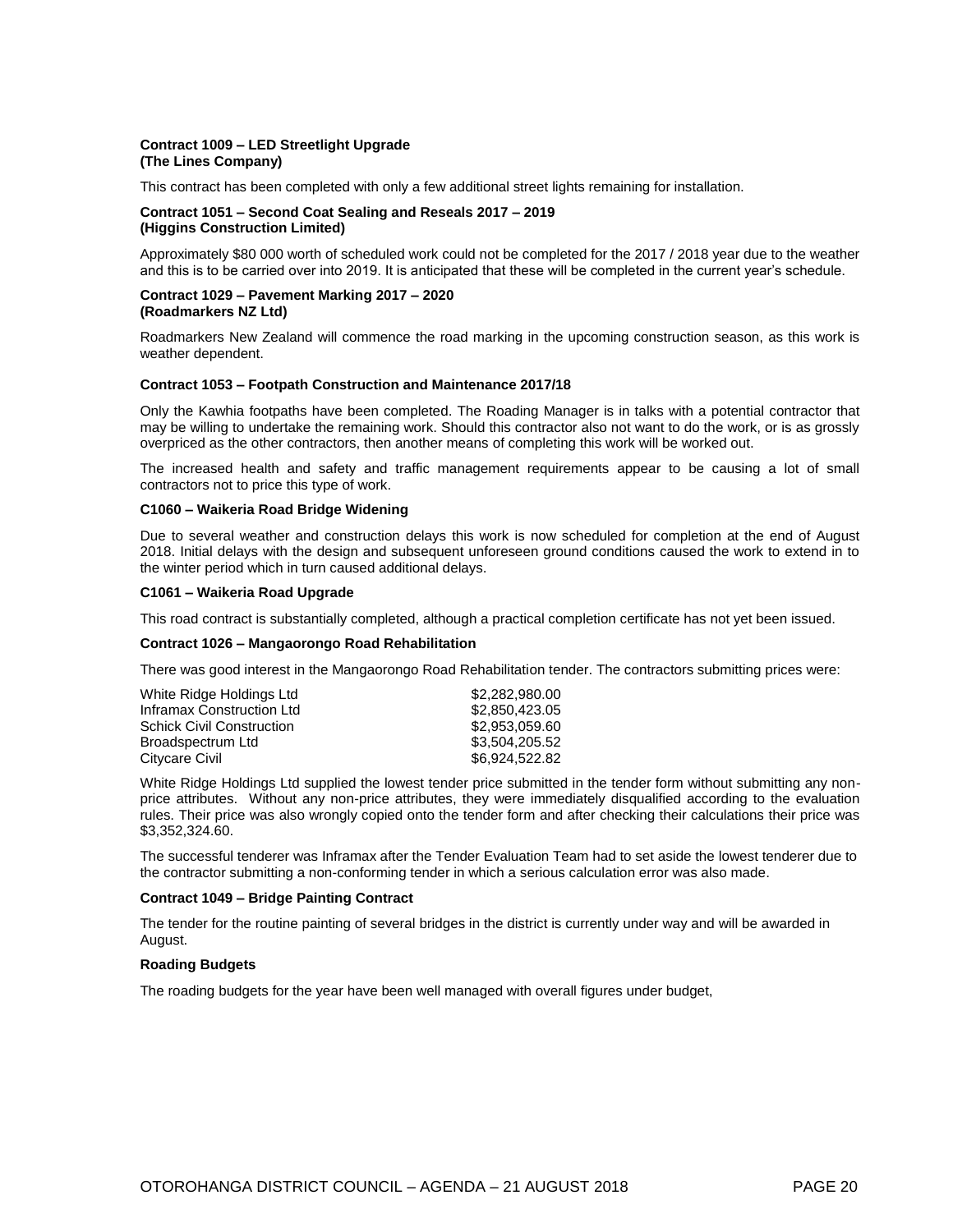#### **WATER AND COMMUNITY SERVICES**

#### **Ministry of Health Drinking Water Compliance**

Nothing to report in this period.

#### **Kawhia Community Water Supply**

**Operations** 

No operational issues.

Resource Consents

Nothing to report for this period.

#### Budget/Actuals

In summary the overall budget for the Kawhia Scheme is tracking well. Slight cost overrun with staff time which is related to a greater emphasis on drinking water standards.

#### **Arohena Rural Water Supply**

#### Ministry of Health Drinking Water Compliance

On 12 April 2018, during the annual Rural Water Supply Scheme Committee meeting, Council presented the committee (under section 131-135 Local Government Act 2002) a series of alternative options to the status quo relating to the schemes inability to meet the requirements of the Health Department Drinking-water Standards for New Zealand 2005 (Revised 2008).

It was agreed that scheme customers should be informed of these alternative options and their views sought through a survey and a meeting.

The meeting was held at 12.00 noon on Wednesday 23 May 2018 at the Arohena Hall, where the results of the survey were discussed, the committee has yet to indicate its proposed way forward, the matter is now with the Engineering Manager.

#### **Operations**

The operation of the Arohena scheme has been without incident during this reporting period.

#### Resource Consents

Nothing to report for this period

#### Budget/Actuals

In summary the overall operating budget for the Arohena scheme is tracking well. Operation costs are very close to those budgeted as is the income for the year.

#### **Ranginui Rural Water Supply**

No capital works to report for this period.

Resource Consents

Nothing to report for this period

#### Ministry of Health

Water Services has received final sign off from the Medical Officer, Waikato District Health Board, that allows the designation of the scheme to change from potable water to stock feed only. All documentation from the scheme members is now complete and with the WDHB. Now the Medical Officer of Health has given sign off for the change of designation, The Engineering Manager is in the process of organising a meeting with the Committee relating to the ongoing chlorination of the supply and the winding back the other operational functions. This will inherently introduce cost saving to the scheme owners.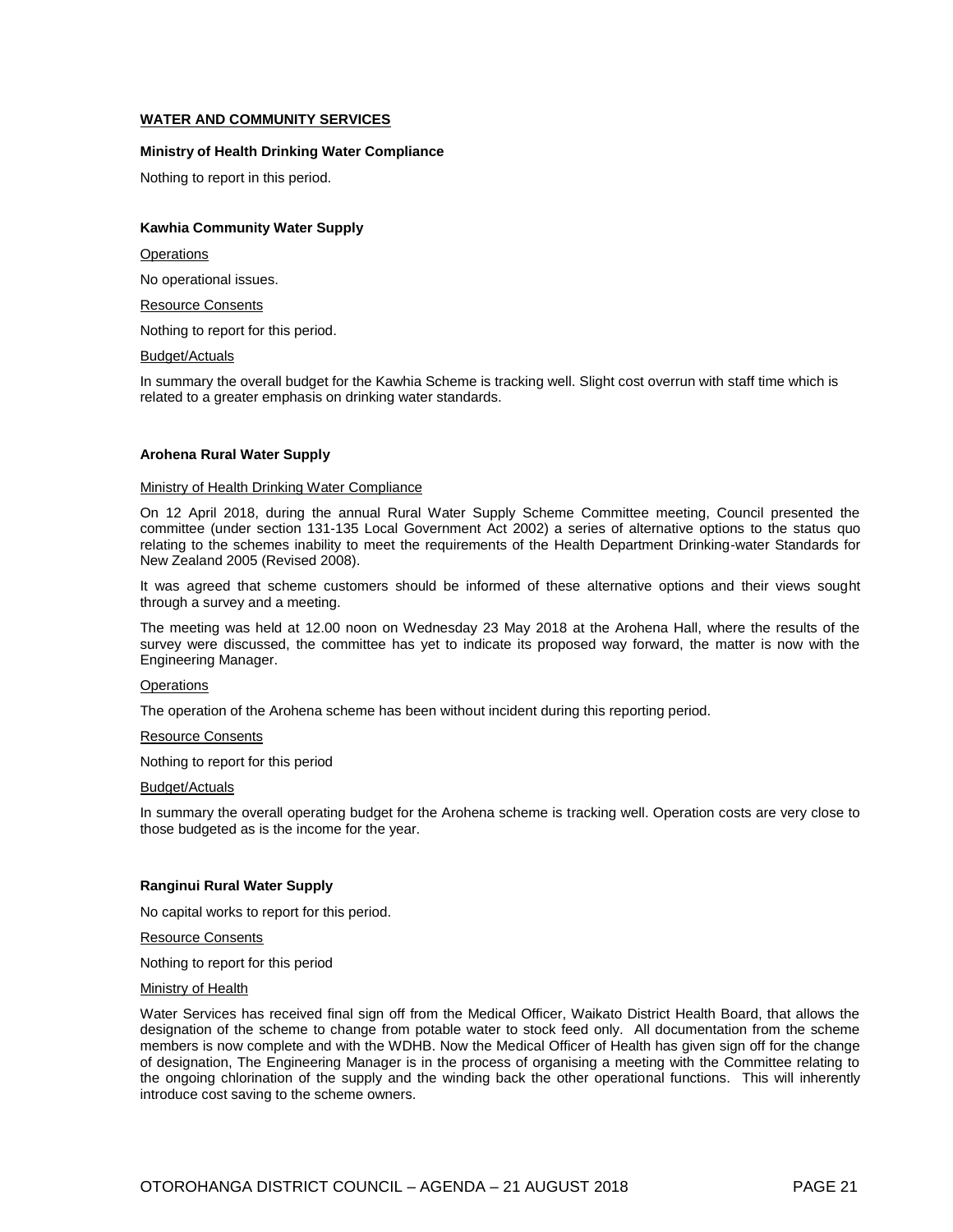#### Budget/Actuals

As previously documented the operational costs for this scheme are significantly over budget due to the budget being done based on an agricultural drinking water scheme, not a potable water supply.

#### **Tihiroa Rural Water Supply**

#### Ministry of Health Drinking Water Compliance

The challenges in complying with the Drinking Water Standards are the same as those facing the Arohena Scheme.

A subsequent committee meeting was convened on 14 June but unfortunately a quorum was again not achieved and hence no decision on the way forward has been reached.

#### Resource Consents

Nothing to report for this period.

#### Budget/Actuals

In summary the overall operating budget for the Tihiroa scheme is tracking well. Operation costs are some \$33k under budget, however income is also down on budget by 42k.

No capital works to report for this period.

#### **Otorohanga/Waipa Water Supply/Plant**

Resource Consents

Nothing to report for this period

C1052 – Kakamutu Road water main replacement

This work is scheduled to start in mid-August and will be completed 3-4 weeks all going well, the residents along the proposed alignment have been notified as part of the consultation process and will be informed of any disruption to service as presented,

#### Budget/Actuals

In this reporting period there have been some additional costs incurred on essential asset maintenance.

No capital works to report for this period.

#### **Otorohanga Sewerage Treatment**

Work is underway to remove some 7000m3 of sludge from the oxidation pond and replace curtain 4. It is anticipated that this will have a positive effect on the discharge monitoring results.

#### Resource Consents

Nothing to report for this period.

Budget/Actuals

No additional or unexpected costs were incurred in this reporting period

#### **Otorohanga Community Stormwater Drainage/Flood Protection**

Nothing to report for this period

Resource Consents

Nothing to report for this period

Budgets/Actuals

A summary review of the ledger for this end of the financial year does not reveal any areas of concern.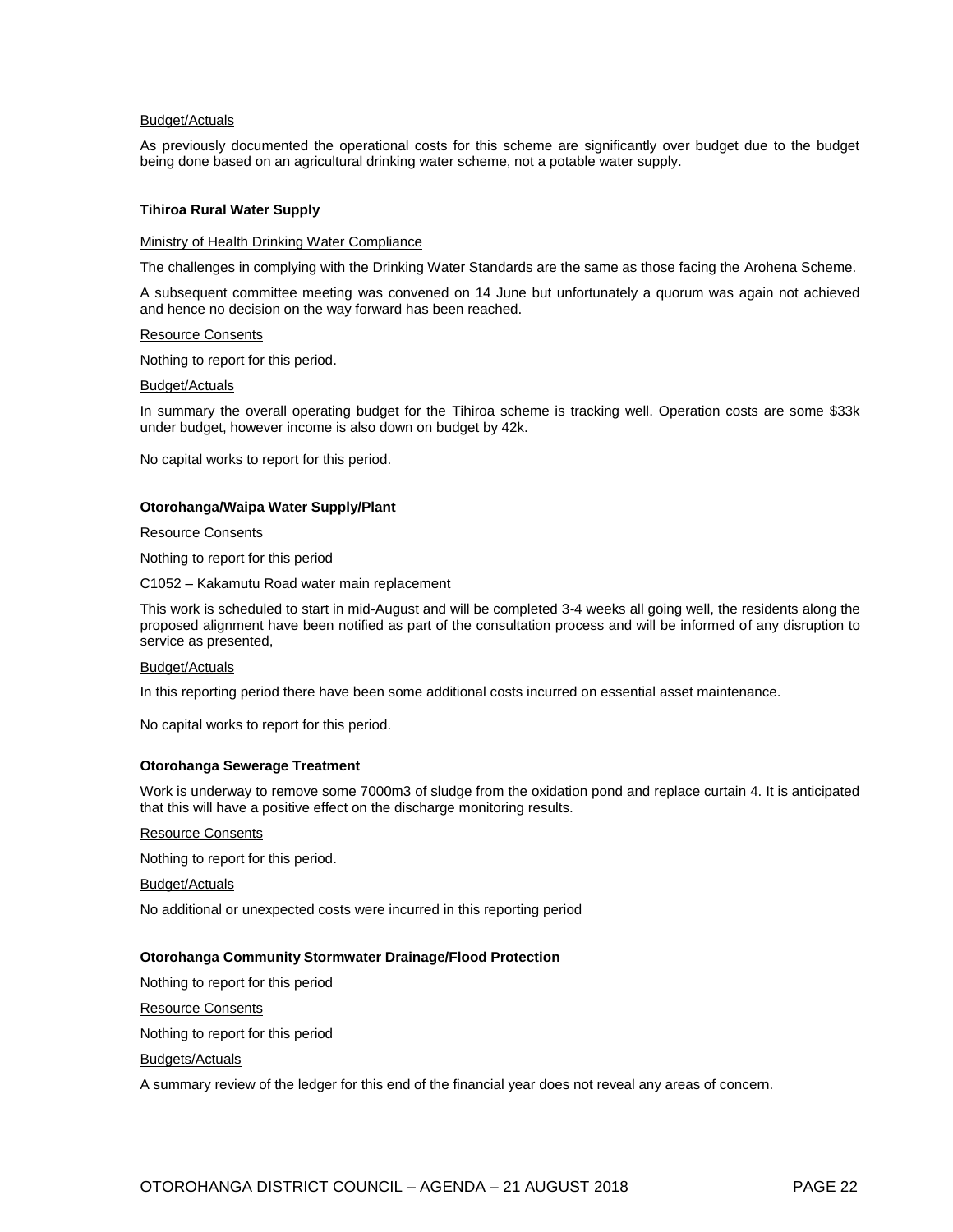#### **OTOROHANGA COMMUNITY PARKS & RESERVES**

Generally, the parks and reserves have operated well and without incident during this reporting period, with costs controlled and to budget.

#### **Reg Brett Reserve**

Kiwiana Playground construction at the Reg Brett Reserve.is due to commence in early August.

**RH Brady ENGINEERING MANAGER**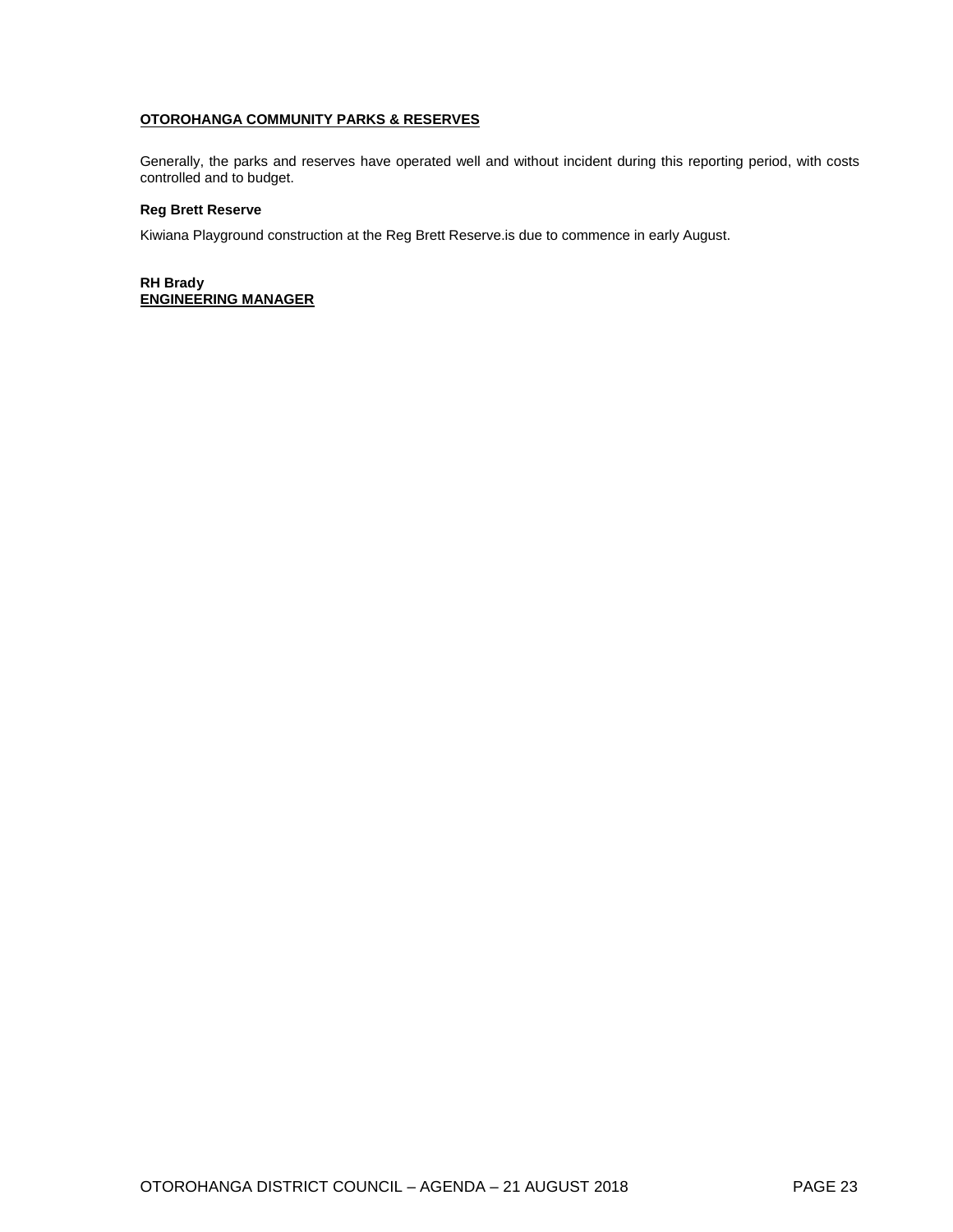#### **ITEM 284 MATTERS REFERRED – 24 JULY 2018**

**To: Mayor and Councillors Otorohanga District Council**

**From: Governance Supervisor**

**Date: 21 AUGUST 2018**

#### **ENVIRONMENTAL SERVICES MANAGER**

#### **15 MAY 2018**

- I. To arrange for Mr. Robert Quigley to speak to Council on the Waikeria Prison Expansion project, it's potential and social impact.
- II. To explore options available in respect to Dog Registration tags and discs.

#### **COUNCIL**

#### **24 JULY 2018**

I. To visit Xtreme Zero Waste facility in Raglan.

**CA Tutty GOVERNANCE SUPERVISOR**

**GENERAL**